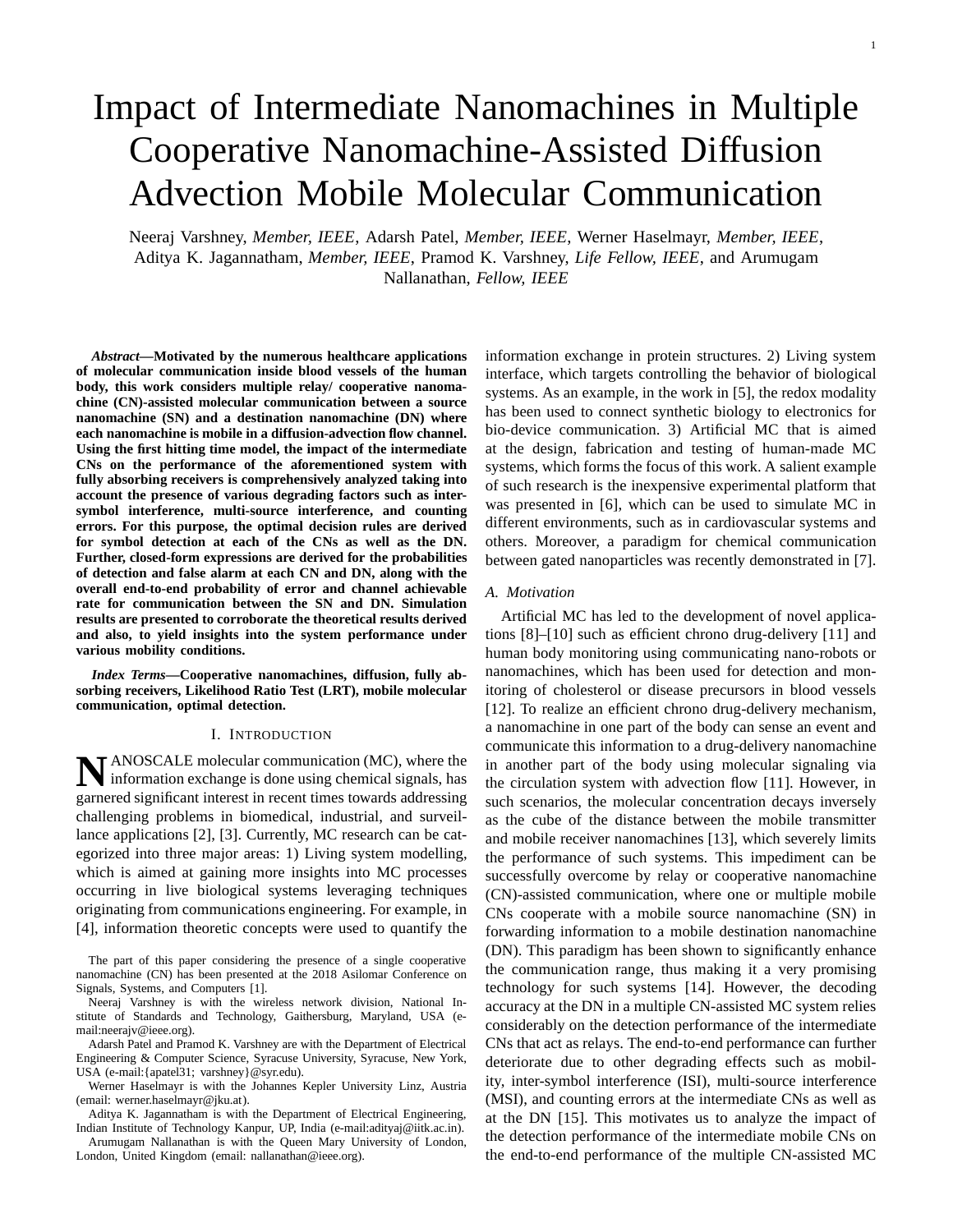system, along with the presence of ISI, MSI, and counting errors, for a diffusion-advection blood flow channel. A detailed overview and a comparative survey of related works in the literature on CN-assisted MC is presented next.

### *B. Related Work and Contributions*

In [16], a sense-and-forward (SF) relaying strategy has been proposed for diffusive MC between two synthetic bacteria nodes. The analysis therein has been extended in [17] to MC with decode-and-forward (DF) relaying where it was demonstrated that optimal combining of the direct and relayed outputs led to an improvement in the reliability of communication. Authors in [18] derived an expression to characterize the average probability of error for a two-hop DF molecular network and subsequently proposed techniques to mitigate the self-interference arising due to the reception and emission of the same type of molecules at the relay. The analysis has been further extended to amplify-and-forward (AF) relayingbased MC with fixed and variable amplification factors in [19]. The optimal amplification factor at the relay node that minimizes the approximate average error probability of the network is also derived therein. The authors in [20], [21] proposed an energy efficient scheme for information molecule synthesis employing simultaneous molecular information and energy transfer (SMIET) relaying. Performance analysis was presented in [21] for the resulting bit error probability and cost of synthesis. In [22], the performance of a dual-hop MC system with estimate-and-forward (EF) relaying has been analyzed in terms of the resulting molecular throughput and probability of error considering the effect of residual and counting noises. The work in [23] analyzed the error rate performance of a diffusion-based DF dual-hop MC system inside a blood vessel of the human body, assuming pure diffusion based MC with static nanomachines, which is not practically feasible in diffusion-advection blood flow channels. Moreover, the analysis therein formulates an optimization problem to find the optimal threshold that minimizes the bit error probability (BEP) at the DN. However, a closed-form analytical expression has not been presented for the optimal threshold. The work in [24] analyzed the bit error rate (BER) performance of a dual-hop DF MC system in which the time-dependent molecular concentrations are influenced by the noise and ISI resulting from the channel. In the context of multi-hop communication, the design and analysis of repeater cells for Calcium junction channels was investigated in [25], where signal molecules released by the transmitter are amplified by the intermediate repeaters to reach the receiver. The probability of error analysis for a dual hop system presented in [18] was extended to a multi-hop scenario in [26]. The work in [27] analyzed diffusion based multi-hop MC between bacteria colonies with several bacteria agents combining to act as a single node. Further, a multi-hop system that uses bacteria and virus particles as information carriers was proposed and analyzed in [28] and [29], respectively. However, none of the above works and the references therein consider nanomachine mobility while analyzing the performance of the multiple CNassisted MC system in diffusion-advection blood flow channels with practical/ realistic effects such as MSI, ISI and counting

errors. Moreover, the impact of the detection performance of the intermediate CNs on the end-to-end performance of MC for the aforementioned system has not been analyzed in any of the existing works.

Therefore, this work comprehensively analyzes the impact of intermediate CNs on the performance of a multiple CNassisted mobile MC system with fully absorbing receivers, with the DF relaying protocol employed at each mobile CN. For this purpose, the LRT-based optimal decision rules and optimal thresholds are determined at each of the mobile CNs and mobile DN in the presence of ISI, MSI, and counting errors, incorporating also the detection performance at each of the previous CNs. Closed-form expressions are subsequently derived for the probabilities of detection and false alarm to analytically characterize the detection performance of the mobile CNs and DN. Finally, the analysis for the end-toend probability of error and the channel achievable rate is presented for multiple mobile CN-assisted MC between the mobile SN and DN nodes. It is worth mentioning that the results in [1] considering the presence of a single cooperative nanomachine (CN) can be obtained as a special case of the results presented in this paper.

### *C. Organization*

The organization of the rest of the paper is as follows. The system model for the multiple mobile CN-assisted diffusive molecular communication between the mobile SN and mobile DN is presented in Section II. The optimal detection schemes at the mobile CNs and mobile DN are given in Section III. Comprehensive analyses for the probabilities of detection, false alarm at the individual CN, DN, along with the endto-end probability of error and achievable rate are presented in Section IV, Section V, and Section VI respectively. Simulation results are presented in Section VII, followed by the conclusion in Section VIII.

### II. SYSTEM MODEL

Consider a multiple CN-assisted MC system inside a blood vessel, i.e., semi-infinite one-dimensional<sup>1</sup> flow-induced fluid medium with constant temperature and viscosity, where the length of the propagation medium is large in comparison to its width. Due to blood flow inside the vessel, the SN, all the CNs and the DN drift with the flow, with  $v_{sn} = v_{rn,k}$  $v_{dn} = v$ , where  $v_{sn}, v_{rn,k}$  and  $v_{dn}$  denote the velocities of the SN,  $k$ th CN and DN, respectively, and  $v$  denotes the drift velocity of the medium. The diffusion coefficients of the mobile SN, kth mobile CN and the mobile DN are denoted by  $D_{sn}$ ,  $D_{rn,k}$  and  $D_{dn}$ , respectively. As described in [40]– [42], the movement of each nanomachine can be modeled as a

<sup>&</sup>lt;sup>1</sup>Many biological channels such as capillaries, blood vessels and active transportation channels can be modeled by a 1-D drift channel (e.g., [30]– [32]). In particular, they can be modeled as 1-D semi-infinite channels, where the length dimension is significantly larger than the width and height. Also the molecular channels for communication on bio-chips can be approximated by a 1-D environment, since the microfluidic links connecting various components within the chip are very narrow (e.g., [33]). Finally, it is important to note that the 1-D diffusion channel has been frequently applied to investigate several aspects of molecular communications [23], [32], [34]–[39].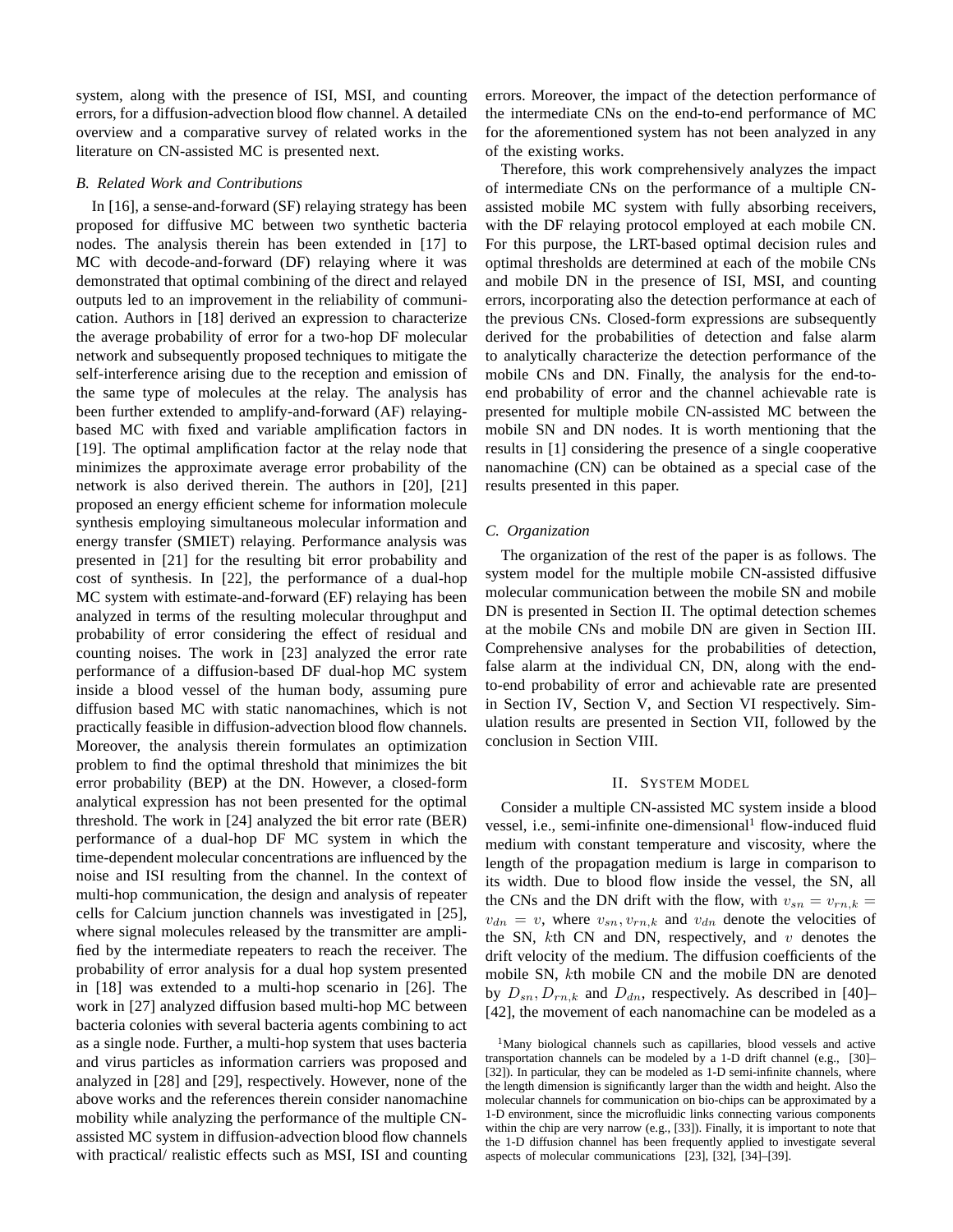one dimensional Gaussian random walk where the movement of each nanomachine does not disrupt the propagation of the information molecules. Moreover, due to the mobility with different diffusion coefficients, the SN, CNs and the DN may pass each other, resulting in different locations of the nanomachines [42].

The communication between the SN and DN occurs in a multiple hop fashion, where the SN and each of the CNs or relays, i.e.,  $R_1, R_2, \cdots, R_N$ , use different types of molecules for transmission. The molecules transmitted by the SN and kth CN propagate via Brownian motion with diffusion coefficient  $D_{p,sn}$  and  $D_{p,rn,k}$ , respectively, in the diffusion-advection blood flow channel. As described in [9], nanomachines such as eukaryotic cells can be genetically modified to emit different types of molecules for transmitting information, thus enabling the intermediate CNs to operate in full duplex mode with simultaneous transmission and reception. The communication takes place over time-slots of duration  $\tau$  as shown in Fig. 1, where the jth slot is defined as the time interval  $[(j-1)\tau, j\tau]$ with  $j \in \{1, 2, \dots\}$ . At the beginning of the *j*th time-slot, the SN emits either  $\mathcal{Q}_0$  molecules of type-0 or remains silent, for the transmission of information symbols 1 or 0, respectively, with probabilities  $\beta$  and  $1 - \beta$ . In the subsequent time-slots, the intermediate DF-based CNs first decode the information symbols using the number of molecules received from the previous nanomachine, followed by retransmission to the next nanomachine. The DN finally decodes the information symbol using the number of type- $N$  molecules received from the  $N$ th CN  $R_N$  at the end of the  $(j+N)$ th time-slot. Further, similar to several existing works [15], [23], [43]–[45] and the references therein, this work assumes the nanomachines to be synchronized in time and the transmitted molecules do not interfere or collide with each other. Moreover, once these molecules reach the receiver, they are assumed to be absorbed immediately and not propagate further in the medium. Although, several works on synchronization between static transmitter (TX) and receiver (RX) exist (e.g., [46]), synchronization for the mobile scenario is still not well investigated in the literature. To the best of our knowledge, only the work in [47] considered a synchronization scheme with nanomachine mobility which is applicable only for a fixed TX and mobile RX. Therefore, an interesting future research direction would be to develop new synchronization schemes for molecular communication systems with mobile TX and mobile RX in pure and flowinduced diffusive channels.

Due to the stochastic nature of the diffusive channel, the times of arrival of the molecules emitted by a transmitter nanomachine  $x$ , at a receiver nanomachine  $y$ , are random in nature, which can span multiple time slots. Let  $f_{xy}(t;i)$  denote the probability density function (PDF) of the first hitting time, i.e., the time required for a molecule to reach the nanomachine y. The probability  $q_{j-i}^{xy}$ , of a molecule emitted by nanomachine x during slot  $i \in \{1, 2, \dots, j\}$ , arriving at nanomachine y during time-slot  $j$ , is obtained as [43, Eq. (1)]

$$
q_{j-i}^{xy} = \int_{(j-i)\tau}^{(j-i+1)\tau} f_{xy}(t;i)dt.
$$
 (1)



Fig. 1. Time-slotted diffusive MC between two nanomachines  $x$  and  $y$ .

In a diffusion-advection flow<sup>2</sup> channel, the PDF  $f_{xy}(t;i)$ , for mobile nanomachines x and y with diffusive coefficients  $D_x$ ,  $D_y$  and  $v_x = v_y = v$ , is given by [42, Eq. (16)]

$$
f_{xy}(t;i) = \frac{\sqrt{i\tau D_{\text{tot}}D_{p,\text{eff}}}}{\pi\sqrt{t}(i\tau D_{\text{tot}} + tD_{p,\text{eff}})} \exp\left(-\frac{(d_{xy}^0)^2}{4i\tau D_{\text{tot}}}\right) + \frac{d_{xy}^0}{\sqrt{4\pi D_{p,\text{eff}}(t + i\tau D_{\text{tot}}/D_{p,\text{eff}})^3}} \times \exp\left(-\frac{(d_{xy}^0)^2}{4D_{p,\text{eff}}(t + i\tau D_{\text{tot}}/D_{p,\text{eff}})}\right) \times \text{erf}\left(\frac{d_{xy}^0}{2}\sqrt{\frac{tD_{p,\text{eff}}}{i\tau D_{\text{tot}}(i\tau D_{\text{tot}} + tD_{p,\text{eff}})}}\right), \quad (2)
$$

where  $d_{xy}^0$  is the initial Euclidean distance between the nanomachines x and y at time instant  $t = 0$ , erf( $\cdot$ ) denotes the standard error function [48] and the quantities  $D_{\text{tot}}$  and  $D_{p,\text{eff}}$ are defined as,  $D_{\text{tot}} = D_x + D_y$  and  $D_{p,\text{eff}} = D_y + D_{p,x}$ , respectively, where  $D_{p,x}$  is the diffusion coefficient of the molecules emitted by the mobile nanomachine  $x$ . It is worth noting that the PDF of the first hitting time given in (2) is identical to the PDF of the first hitting time for mobile nanomachines  $x$  and  $y$  in pure diffusion channels without flow [40, Eq. (6)]. This is due to the fact that the effective flow velocity  $v_{\text{eff}} = v - v_y = 0$  since nanomachine y is moving with the flow, i.e.,  $v_y = v$ . A more detailed derivation for the PDF of the first hitting time is given in [42].

The number of type-0 molecules received at  $R_1$  during the jth time-slot  $[(j - 1)\tau, j\tau]$ , corresponding to transmission of the symbol  $x[j] \in \{0,1\}$  by the SN, can be expressed as

$$
R_{sr}[j] = S_{sr}[j] + N_{sr}[j] + C_{sr}[j] + \mathcal{I}_{sr}[j],
$$
 (3)

with the various quantities are described as follows. The quantity  $S_{sr}[j]$  denotes the number of received molecules corresponding to the transmission in the current slot  $[(j 1/\tau$ ,  $j\tau$ . This follows the Binomial distribution [32], [49] with parameters  $Q_0[j]x[j]$  and  $q_0^{sr}$ , i.e.,  $\mathscr{B}(Q_0[j]x[j], q_0^{sr})$ , where  $q_0^{sr}$  denotes the probability that a transmitted molecule in a

 $2$ Similar to several existing works [23], [32], [34]–[39], [45] and the references therein, this work also assumes that neither nanomachines nor molecules have any impact on the flow. This assumption can be justified as follows. First, the concentration of the information molecules is assumed to be very low compared to the fluid molecules and hence the transmission of information molecules does not affect the flow profile of the fluidic medium. Second, the RX is modeled as a fully absorbing receiver that perfectly absorbs the information molecules, but does not influence the fluid molecules, i.e., the flow profile remains constant. This can be accomplished by making the RX sufficiently small. Also, TX is assumed to be a point source. It is worth mentioning that these TX and RX models with constant advection velocity have been frequently considered in 1-D diffusive molecular communication literature, e.g., [23], [32], [34]–[39], [45].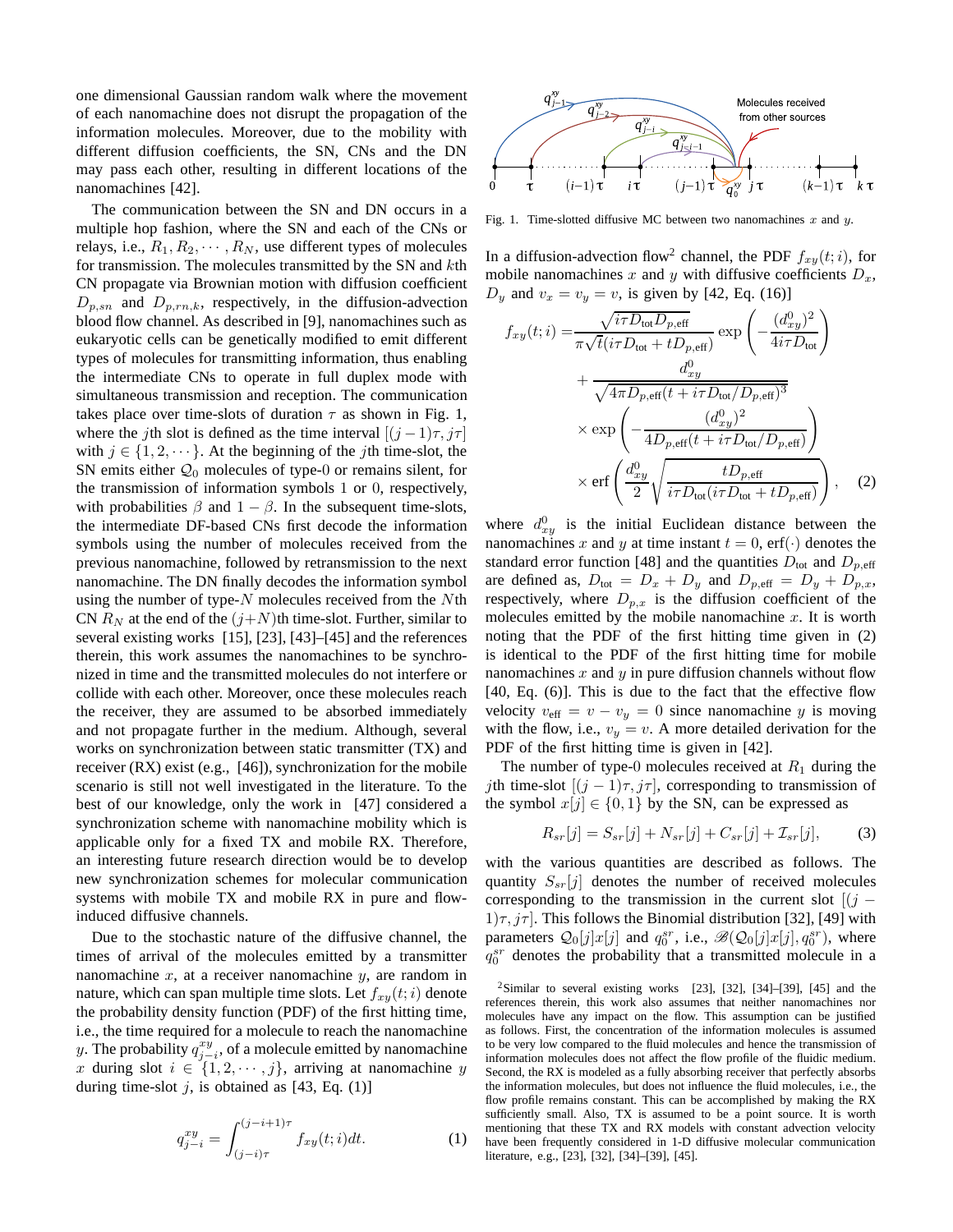particular slot reaches  $R_1$  within the same slot. The quantity  $N_{sr}[j]$  denotes the MSI<sup>3</sup> and follows a Gaussian distribution with mean  $\mu_o$  and variance  $\sigma_o^2$  when the number of interfering sources is sufficiently large [50]. The term  $C_{sr}[j]$  denotes the counting error pertaining to the molecules received at the CN and can be modeled as a Gaussian distributed random variable with zero mean and variance  $\sigma_c^2[j]$ . The latter quantity depends on the average number of molecules received at the CN, and is given as  $\sigma_c^2[j] = \mathbb{E}\{R_{sr}[j]\}$  [15], [51]. The quantity  $\mathcal{I}_{sr}[j]$ is the ISI<sup>4</sup> arising in slot  $j$  due to transmissions in the previous  $j - 1$  slots, which is determined as

$$
\mathcal{I}_{sr}[j] = I_{sr}[1] + I_{sr}[2] + \cdots + I_{sr}[j-1],
$$
 (4)

where  $I_{sr}[i] \sim \mathcal{B}(\mathcal{Q}_0[j-i]x[j-i], q_i^{sr}), 1 \leq i \leq j-1$ , denotes the number of stray molecules received from the transmission of the symbol in the previous  $(j - i)$ th slot. The parameter  $q_i^{sr}$  denotes the probability that a molecule transmitted in  $(j - i)$ th slot reaches  $R_1$  in the current jth slot. Also, note that the noise  $N_{sr}[j]$ , the number of molecules received in the current slot  $S_{sr}[j]$ , and  $\mathcal{I}_{sr}[j]$  are independent [15]. The Binomial distribution for  $S_{sr}[j]$  can be approximated by the Gaussian distribution<sup>5</sup> with mean  $\mu_{sr}[j] = Q_0[j]x[j]q_0^{sr}$ and variance  $\sigma_{sr}^2[j] = \mathcal{Q}_0[j]x[j]q_0^{sr}(1-q_0^{sr})$ , i.e.,  $S_{sr}[j] \sim$  $\mathcal{N}(\mu_{sr}[j], \sigma_{sr}^2[j])$  [52] when the number of molecules released by the SN is sufficiently large. Similarly, the binomial distribution of  $I_{sr}[i], 1 \le i \le j-1$  can be approximated as

$$
I_{sr}[i] \sim \mathcal{N}(\mathcal{Q}_0[j-i]x[j-i]q_i^{sr},
$$
  

$$
\mathcal{Q}_0[j-i]x[j-i]q_i^{sr}(1-q_i^{sr})).
$$

Further, note that the terms  $S_{sr}[j]$  and  $I_{sr}[i], i = 1, 2, \dots, j-1$ are independent since the molecules transmitted in different time-slots do not interfere with each other [15], [23].

Consider now any intermediate CN  $R_{n+1}$  corresponding to  $n = 1, 2, \dots, N - 1$ . The number of molecules received at  $R_{n+1}$  corresponding to the transmission of  $\hat{x}[j + n - 1] \in$  $\{0, 1\}$  by the previous hop CN  $R_n$ , emitting  $\mathcal{Q}_n[j + n]$ molecules, during the time-slot  $[(j + n - 1)\tau, (j + n)\tau]$  can be expressed as

$$
R_{rr}[j+n] = S_{rr}[j+n] + N_{rr}[j+n] + C_{rr}[j+n] + \mathcal{I}_{rr}[j+n]
$$
  
+  $\mathcal{I}_{rr}[j+n]$ , (5)

where  $S_{rr}[j+n] \sim \mathcal{N}(\mathcal{Q}_n[j+n]\hat{x}[j+n-1]q_0^{rr}, \mathcal{Q}_n[j+n]\hat{x}[j+n]$  $n-1]q_0^{rr}(1-q_0^{rr})$  is the number of type-n molecules that are received by  $R_{n+1}$  in the current slot  $[(j + n - 1)\tau, (j + n)\tau]$ which is transmitted by  $R_n$  in the same slot. The quantity  $N_{rr}[j + n] \sim \mathcal{N}(\mu_o, \sigma_o^2)$  is the MSI at  $R_{n+1}$  arising due to molecules received from the other sources. The term  $C_{rr}[j + n] \sim \mathcal{N}(0, \mathbb{E}\{R_{rr}[j + n]\})$  denotes the counting

<sup>3</sup>Multi-source interference (MSI) arises from the transmissions of other sources that use the same type of molecules. Also, note that this work considers a worst case scenario where each of the CNs and the DN experience the interference from other sources existing in the same medium.

4 Inter-symbol interference (ISI) at the receiving nanomachine arises due to Brownian motion, which results in a fraction of the molecules emitted by the transmitting nanomachine at the beginning of a given time-slot, arriving randomly in later time-slots.

<sup>5</sup>This approximation is reasonable when  $Q_0[j]q_0^{sr} > 5$  and  $Q_0[j](1$  $q_0^{sr}$ ) > 5 [15].

errors, while  $\mathcal{I}_{rr}[j + n]$  represents the ISI at  $R_{n+1}$  that is given as  $\mathcal{I}_{rr}[j+n] = \sum_{i=n+1}^{j+n-1} I_{rr}[i]$ , with  $I_{rr}[i]$  distributed as  $I_{rr}[i] \sim \mathcal{N}(\mathcal{Q}_n[j+2n-i]\hat{x}[j+2n-i-1]q_i^{rr}, \mathcal{Q}_n[j+2n-i-1]\hat{x}[j+2n-1]$  $i[\hat{x}[j+2n-i-1]q_{i-n}^{rr}(1-q_{i-n}^{rr}), n+1 \le i \le j+n-1$ . Note that  $I_{rr}[i]$  denotes the number of stray molecules received due to transmission in the previous  $(j + 2n - i)$ th slot. The number of molecules received at the DN, corresponding to the transmission by the last CN  $R_N$  using  $Q_N[j+N]$ , during the time slot  $[(j+N-1)\tau, (j+N)\tau]$ , can be expressed as

$$
R_{rd}[j+N] = S_{rd}[j+N] + \mathcal{I}_{rd}[j+N] + N_{rd}[j+N]
$$

$$
+ C_{rd}[j+N],
$$
 (6)

where  $S_{rd}[j+N]$  follows the distribution

$$
S_{rd}[j+N] \sim \mathcal{N}(\mathcal{Q}_N[j+N]\widehat{x}[j+N-1]q_0^{rd},
$$
  

$$
\mathcal{Q}_N[j+N]\widehat{x}[j+N-1]q_0^{rd}(1-q_0^{rd})).
$$

The quantities  $N_{rd}[j + N] \sim \mathcal{N}(\mu_o, \sigma_o^2)$  and  $C_{rd}[j +$  $[N] \sim \mathcal{N}(0, \mathbb{E}\{R_{rd}[j+N]\})$  denote the MSI and counting errors, respectively, at the DN. Similarly, the ISI component  $\mathcal{I}_{rd}[j+N]$  at the DN is  $\mathcal{I}_{rd}[j+N] = \sum_{i=N+1}^{j+N-1} I_{rd}[i]$ , where  $I_{rd}[i], N+1 \le i \le j+N-1$  is distributed as

$$
I_{rd}[i] \sim \mathcal{N}(\mathcal{Q}_N[j+2N-i]\hat{x}[j+2N-i-1]q_{i-N}^{rd},
$$
  

$$
\mathcal{Q}_N[j+2N-i]\hat{x}[j+2N-i-1]q_{i-N}^{rd}(1-q_{i-N}^{rd})).
$$

The optimal decision rules at each of the receiving nanomachines, i.e., all the CNs and the DN, are derived in the next section followed by a comprehensive analysis of the resulting probabilities of detection and false alarm, probability of error, and end-to-end achievable rate.

### III. DETECTION SCHEMES AT THE DN AND EACH CN

### *A. Optimal Decision Rule at the First CN*

Using the model in (3), the problem for symbol detection at  $R_1$  can be formulated as the binary hypothesis testing problem

$$
\mathcal{H}_0: R_{sr}[j] = \mathcal{I}_{sr}[j] + N_{sr}[j] + C_{sr}[j] \n\mathcal{H}_1: R_{sr}[j] = S_{sr}[j] + \mathcal{I}_{sr}[j] + N_{sr}[j] + C_{sr}[j],
$$
\n(7)

where the hypotheses  $\mathcal{H}_0$  and  $\mathcal{H}_1$  above correspond to the transmission of binary symbols 0 and 1, respectively, by the SN, during the *j*th time-slot. The number of molecules  $R_{sr}[j]$ received at  $R_1$ , corresponding to the individual hypotheses, are distributed as

$$
\mathcal{H}_0: R_{sr}[j] \sim \mathcal{N}(\mu_{sr,0}[j], \sigma_{sr,0}^2[j]) \mathcal{H}_1: R_{sr}[j] \sim \mathcal{N}(\mu_{sr,1}[j], \sigma_{sr,1}^2[j]),
$$
\n(8)

where the means  $\mu_{sr,0}[j]$ ,  $\mu_{sr,1}[j]$  and variances  $\sigma_{sr,0}^2[j]$ ,  $\sigma_{sr,1}^2[j]$  corresponding to hypotheses  $\mathcal{H}_0$ ,  $\mathcal{H}_1$ , respectively,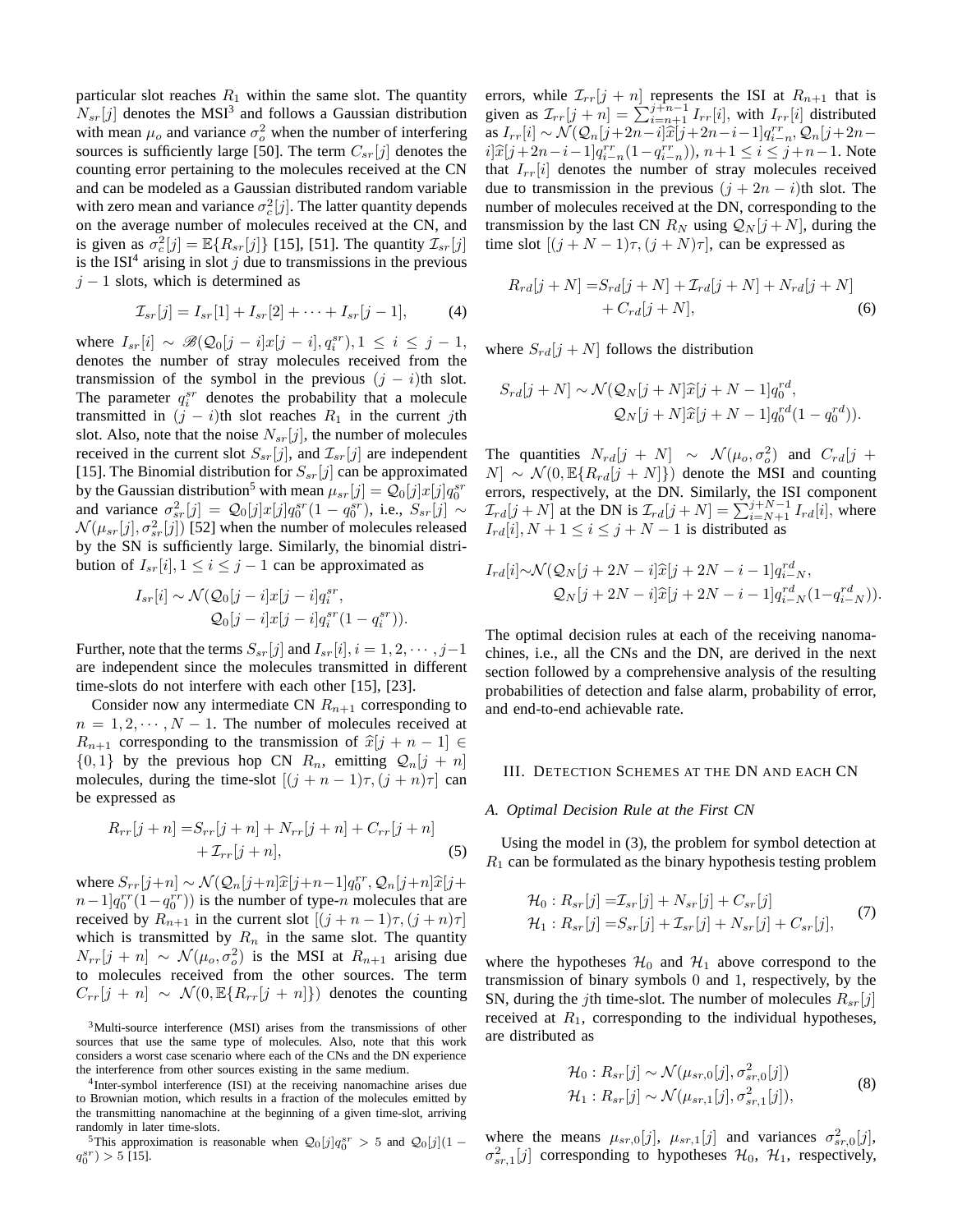can be obtained starting with the expression in (3) and are determined as given below

$$
\mu_{sr,0}[j] = \beta \sum_{i=1}^{j-1} \mathcal{Q}_0[j-i]q_i^{sr} + \mu_o,
$$
\n(9)

$$
\mu_{sr,1}[j] = Q_0[j]q_0^{sr} + \mu_{sr,0}[j],\tag{10}
$$

$$
\sigma_{sr,0}^2[j] = \sum_{i=1} \{ \beta \mathcal{Q}_0[j-i] q_i^{sr} (1 - q_i^{sr}) + \beta (1 - \beta) \times (\mathcal{Q}_0[j-i] q_i^{sr})^2 \} + \sigma_o^2 + \mu_{sr,0}[j], \quad (11)
$$

$$
\sigma_{sr,1}^2[j] = Q_0[j]q_0^{sr}(2 - q_0^{sr}) + \sigma_{sr,0}^2[j].
$$
\n(12)

Using the PDFs for  $p(R_{sr}[j]|\mathcal{H}_0)$  and  $p(R_{sr}[j]|\mathcal{H}_1)$  stated in (8), the following result presents the LRT-based optimal decision rule at  $R_1$  for symbol detection.

*Theorem 1:* The LRT-based optimal decision rule at  $R_1$ corresponding to transmission by the SN, during the  $j$ th timeslot  $[(j - 1)\tau, j\tau]$ , is obtained as

$$
T(R_{sr}[j]) = R_{sr}[j] \underset{\mathcal{H}_0}{\overset{\mathcal{H}_1}{\gtrless}} \gamma'_{sr}[j], \tag{13}
$$

where  $\gamma'_{sr}[j]$  is the optimal decision threshold defined as  $\gamma'_{sr}[j] = \sqrt{\gamma_{sr}[j]} - \alpha_{sr}[j]$  with the quantities  $\gamma_{sr}[j]$  and  $\alpha_{sr}[j]$ given as

$$
\alpha_{sr}[j] = \frac{\mu_{sr,1}[j]\sigma_{sr,0}^2[j] - \mu_{sr,0}[j]\sigma_{sr,1}^2[j]}{\sigma_{sr,1}^2[j] - \sigma_{sr,0}^2[j]}.
$$
 (14)

$$
\gamma_{sr}[j] = \frac{2\sigma_{sr,1}^2[j]\sigma_{sr,0}^2[j]}{\sigma_{sr,1}^2[j] - \sigma_{sr,0}^2[j]} \ln\left[\frac{(1-\beta)}{\beta}\sqrt{\frac{\sigma_{sr,1}^2[j]}{\sigma_{sr,0}^2[j]}}\right] + (\alpha_{sr}[j])^2 + \frac{\mu_{sr,1}^2[j]\sigma_{sr,0}^2[j] - \mu_{sr,0}^2[j]\sigma_{sr,1}^2[j]}{\sigma_{sr,1}^2[j] - \sigma_{sr,0}^2[j]}.
$$
\n(15)

*Proof:* The log likelihood ratio test (LLRT) at  $R_1$  is obtained as

$$
\Lambda(R_{sr}[j]) = \ln\left[\frac{p(R_{sr}[j]|\mathcal{H}_1)}{p(R_{sr}[j]|\mathcal{H}_0)}\right] \underset{\mathcal{H}_0}{\overset{\mathcal{H}_1}{\geq}} \ln\left[\frac{1-\beta}{\beta}\right].\tag{16}
$$

On substituting the expressions for the PDFs  $p(R_{sr}[j]|\mathcal{H}_1)$  and  $p(R_{sr}[j]|\mathcal{H}_0)$  obtained in (8) in the above equation, followed by simplification, the test statistic  $\Lambda(R_{sr}[j])$  reduces to

$$
\Lambda(R_{sr}[j]) = \ln \sqrt{\frac{\sigma_{sr,0}^2[j]}{\sigma_{sr,1}^2[j]}} + \frac{1}{2\sigma_{sr,0}^2[j]\sigma_{sr,1}^2[j]}f(R_{sr}[j]), \tag{17}
$$

where the quantity  $f(R_{sr}[j])$  above is defined in (18) and can be further simplified as shown below

$$
f(R_{sr}[j])
$$
  
\n
$$
\stackrel{\triangle}{=} (R_{sr}[j] - \mu_{sr,0}[j])^2 \sigma_{sr,1}^2[j] - (R_{sr}[j] - \mu_{sr,1}[j])^2 \sigma_{sr,0}^2[j]
$$
\n
$$
= R_{sr}^2[j] (\sigma_{sr,1}^2[j] - \sigma_{sr,0}^2[j]) + \mu_{sr,0}^2[j] \sigma_{sr,1}^2[j] - \mu_{sr,1}^2[j] \sigma_{sr,0}^2[j]
$$
\n
$$
+ 2R_{sr}[j] (\mu_{sr,1}[j] \sigma_{sr,0}^2[j] - \mu_{sr,0}[j] \sigma_{sr,1}^2[j])
$$
\n
$$
- (\sigma^2 - [j] - \sigma^2 - [j])(R - [j] + \sigma_{sr,0}[j])^2 + \mu^2 - [j] \sigma^2 - [j] \sigma_{sr,1}^2[j] \sigma_{sr,1}^2[j]
$$

$$
= (\sigma_{sr,1}^2[j] - \sigma_{sr,0}^2[j])(R_{sr}[j] + \alpha_{sr}[j])^2 + \mu_{sr,0}^2[j]\sigma_{sr,1}^2[j] - \mu_{sr,1}^2[j]\sigma_{sr,0}^2[j] - (\mu_{sr,1}[j]\sigma_{sr,0}^2[j] - \mu_{sr,0}[j]\sigma_{sr,1}^2[j])\alpha_{sr}[j],
$$

with the quantity  $\alpha_{sr}[j]$  as given in (14). Substituting the above expression for  $f(R_{sr}[j])$  in (17) followed by merging the terms independent of the received molecules  $R_{sr}[j]$  with the threshold on the right hand side of the test, the LLRT reduces to

$$
(R_{sr}[j] + \alpha_{sr}[j])^2 \overset{\mathcal{H}_1}{\underset{\mathcal{H}_0}{\gtrless}} \gamma_{sr}[j], \tag{19}
$$

where the decision threshold  $\gamma_{sr}[j]$  is as stated in (15) in Theorem 1. It can be readily observed from (10) and (12) that  $\alpha_{sr}[j] \ge 0$  and  $\gamma_{sr}[j] \ge 0$  are non-negative, which arises due to the fact that  $\mu_{sr,1}[j] > \mu_{sr,0}[j]$  and  $\sigma_{sr,1}^2[j] > \sigma_{sr,0}^2[j]$ . Hence, considering the square root of the test statistic in (19) yields the optimal test given in (13) of Theorem 1.

#### *B. Optimal Decision Rule at the DN*

The symbol detection problem at the DN corresponding to the transmission by  $R_N$  in the  $(j + N)$ th time-slot can be formulated as the binary hypothesis testing problem

$$
\mathcal{H}_0: R_{rd}[j+N] = \mathcal{I}_{rd}[j+N] + N_{rd}[j+N] \n+ C_{rd}[j+N] \n\mathcal{H}_1: R_{rd}[j+N] = S_{rd}[j+N] + \mathcal{I}_{rd}[j+N] \n+ N_{rd}[j+N] + C_{rd}[j+N],
$$
\n(20)

where  $\mathcal{H}_0$  and  $\mathcal{H}_1$  denote the null and alternative hypotheses corresponding to the transmission of the decoded symbols  $\hat{x}[j + N - 1] = 0$  and  $\hat{x}[j + N - 1] = 1$ , respectively, by the  $R_N$  in the  $(j+N)$ th time slot. The distributions of  $R_{rd}[j+N]$ corresponding to the two hypotheses in (20) can be determined as

$$
\mathcal{H}_0: R_{rd}[j+N] \sim \mathcal{N}(\mu_{rd,0}[j+N], \sigma_{rd,0}^2[j+N]) \mathcal{H}_1: R_{rd}[j+N] \sim \mathcal{N}(\mu_{rd,1}[j+N], \sigma_{rd,1}^2[j+N]),
$$
\n(21)

where the mean  $\mu_{rd,0}[j+N]$  and variance  $\sigma_{rd,0}^2[j+N]$  under the null hypothesis  $\mathcal{H}_0$  are [41, Appendix A]

$$
\mu_{rd,0}[j+N] = \beta \sum_{i=N+1}^{j+N-1} \mathcal{Q}_N[j+2N-i]q_{i-N}^{rd} + \mu_o,
$$
\n(22)

$$
\sigma_{rd,0}^2[j+N] = \sum_{i=N+1}^{N+1} [\beta Q_N[j+2N-i]q_{i-N}^{rd}(1-q_{i-N}^{rd}) + \beta
$$
  
× (1 - \beta)(Q\_N[j+2N-i]q\_{i-N}^{rd})<sup>2</sup>]  
+ \sigma\_o^2 + \mu\_{rd,0}[j+N]. \t(23)

Similarly, the mean  $\mu_{rd,1}[j+1]$  and variance  $\sigma_{rd,1}^2[j+1]$  corresponding to the alternative hypothesis  $\mathcal{H}_1$  are [41, Appendix B]

$$
\mu_{rd,1}[j+N] = Q_N[j+N]q_0^{rd} + \mu_{rd,0}[j+N],\tag{24}
$$
\n
$$
\sigma^2 \quad [i+N] = Q_N[i+N]q_0^{rd}(2-q_0^{rd}) + \sigma^2 \quad [i+1] \tag{25}
$$

$$
\sigma_{rd,1}^2[j+N] = Q_N[j+N]q_0^{rd}(2-q_0^{rd}) + \sigma_{rd,0}^2[j+1].
$$
 (25)

Using the PDFs obtained in (21), the optimal test at the DN is given below.

*Theorem 2:* The optimal detector at the DN, for the multiple CN-assisted diffusive mobile molecular communication system, corresponding to the transmission by  $R_N$  in the  $(j+N)$ th time-slot, is given by

$$
T(R_{rd}[j+N]) = R_{rd}[j+N] \underset{\mathcal{H}_0}{\geq} \gamma'_{rd}[j+N], \quad (26)
$$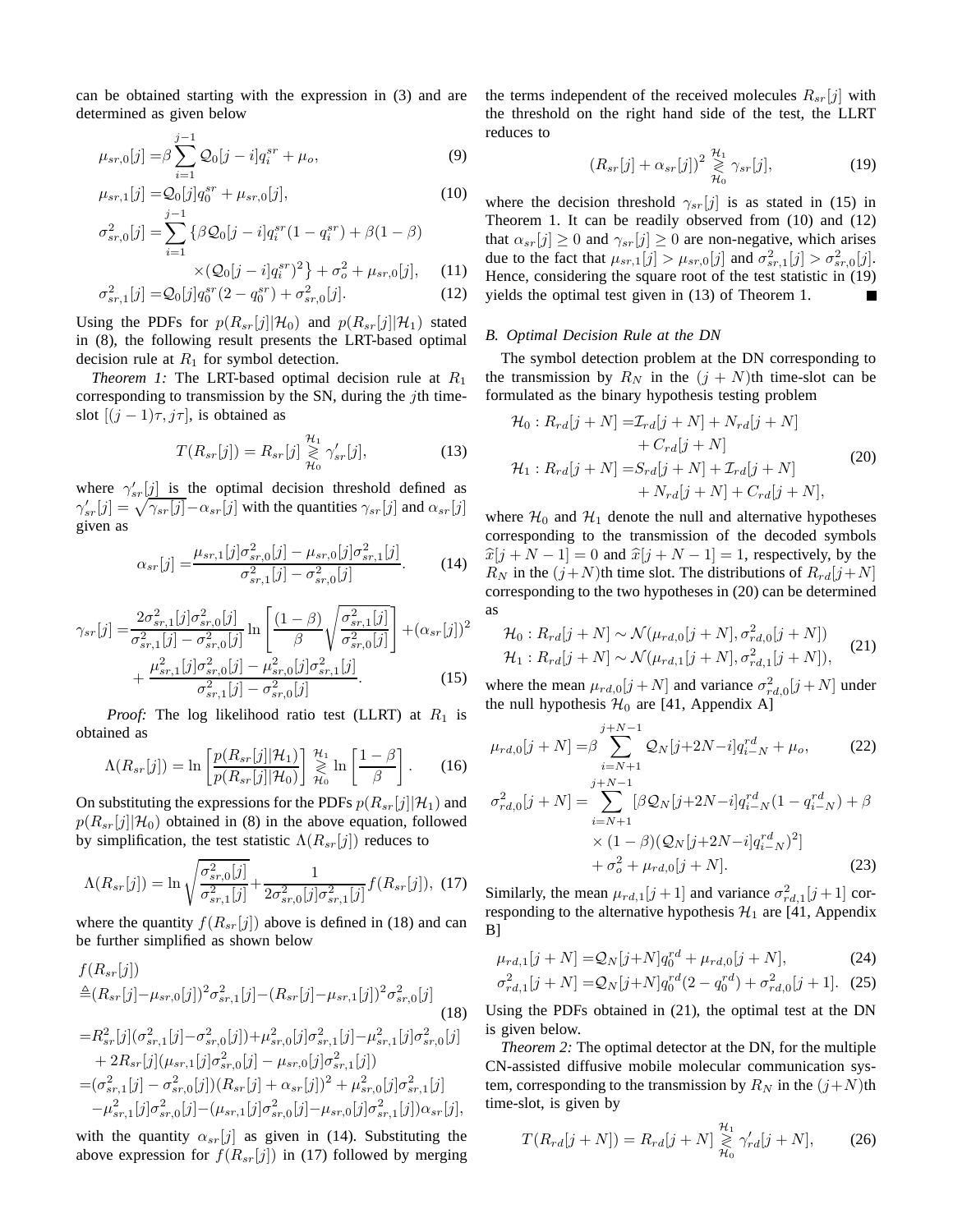where the optimal decision threshold  $\gamma'_{rd}[j + N]$  is given as,

$$
\gamma'_{rd}[j+N] = \sqrt{\gamma_{rd}[j+N]} - \alpha_{rd}[j+N],\tag{27}
$$

with the quantity  $\alpha_{rd}[j+N]$  defined as

$$
\alpha_{rd}[j+N] = \frac{\mu_{rd,1}[j+N]\sigma_{rd,0}^2[j+N] - \mu_{rd,0}[j+N]\sigma_{rd,1}^2[j+N]}{\sigma_{rd,1}^2[j+N] - \sigma_{rd,0}^2[j+N]}.
$$
\n(28)

The expression for  $\gamma_{rd}[j + N]$  is given in (29), where the quantity  $\beta_{rd}$  is defined as

$$
\beta_{rd} = \frac{(1-\beta)(1-P_{FA}^{(N)}[j+N-1]) - \beta(1-P_D^{(N)}[j+N-1])}{\beta P_D^{(N)}[j+N-1] - (1-\beta)P_{FA}^{(N)}[j+N-1]}.
$$
 (30)

*Proof:* Given in Appendix A.

It is worth noticing that the optimal decision threshold in (27) of Theorem 2 additionally depends on the detection performance of  $R_N$ , i.e., probability of detection  $P_D^{(N)}[j + N - 1]$ and probability of false alarm  $P_{FA}^{(N)}[j+N-1]$ . In contrast to the results obtained above for the DN, the decision rule at  $R_1$ in Theorem 1 does not depend on the detection performance of any other CNs as it directly communicates with the SN. Further, on the similar lines given in Appendix A, one can also readily derive the optimal decision rules for symbol detection at the intermediate CNs  $R_{n+1}$ ,  $n = 1, 2, \cdots, N-1$ , corresponding to the transmission by  $R_n$  in  $(j+n-1)$ th time slot.

### IV. DETECTION PERFORMANCE ANALYSIS

This section characterizes the detection performance at the various nodes in the multiple CN-assisted diffusive mobile molecular communication system. Result below gives the expressions for the resulting probabilities of detection and false alarm at the DN.

*Theorem 3:* The average probabilities of detection  $P_D$  and false alarm  $P_{FA}$  at the DN corresponding to the transmission by the SN in slots 1 to  $k$ , in the multiple CN-assisted diffusionadvection flow molecular communication system with mobile nanomachines, are given as

$$
P_D = \frac{1}{k} \sum_{j=1}^{k} P_D^d[j+N], \quad P_{FA} = \frac{1}{k} \sum_{j=1}^{k} P_{FA}^d[j+N], \tag{31}
$$

where the probabilities of detection  $P_D^d[j+N]$  and false alarm  $P_{FA}^d[j+N]$  at the DN, in the  $(j+N)$ th slot, are given as

$$
P_{D}^{d}[j+N] = Q\left(\frac{\gamma'_{rd}[j+N] - \mu_{rd,0}[j+N]}{\sigma_{rd,0}[j+N]}\right) \left(1 - P_{D}^{(N)}[j+N-1]\right) + Q\left(\frac{\gamma'_{rd}[j+N] - \mu_{rd,1}[j+N]}{\sigma_{rd,1}[j+N]}\right) P_{D}^{(N)}[j+N-1], (32) P_{FA}^{d}[j+N] = Q\left(\frac{\gamma'_{rd}[j+N] - \mu_{rd,0}[j+N]}{\sigma_{rd,0}[j+N]}\right) \left(1 - P_{FA}^{(N)}[j+N-1]\right) + Q\left(\frac{\gamma'_{rd}[j+N] - \mu_{rd,1}[j+N]}{\sigma_{rd,1}[j+N]}\right) P_{FA}^{(N)}[j+N-1]. (33)
$$

 $\sigma_{rd,1}[j+N]$ 

The threshold  $\gamma'_{rd}[j + N]$  is as defined in (27) and the  $Q$ function  $Q(\cdot)$  denotes the tail probability of the standard Normal random variable.

*Proof:* The probability of detection  $P_D^d[j+N]$  at the DN, corresponding to the transmission by  $R_N$  in the  $(j+N)$ th slot, can be derived using the test statistic  $T(R_{rd}[j+N])$  given in (26) as

$$
P_D^d[j+N] = \Pr(T(R_{rd}[j+N]) > \gamma_{rd}'[j+N] | \mathcal{H}_1)
$$
  
= 
$$
\sum_{l=0}^{2^N-1} \Pr(R_{rd}[j+N] > \gamma_{rd}'[j+N] | \xi_l) \Pr(\xi_l | \mathcal{H}_1), \quad (34)
$$

where  $Pr(\xi_l|\mathcal{H}_1)$  is given in (64) and  $Pr(R_{rd}[j+N] > \gamma'_{rd}[j+N])$  $N||\xi_l$ ) can be obtained using (59) as

$$
\Pr(R_{rd}[j+N] > \gamma'_{rd}[j+N] | \xi_l)
$$
\n
$$
= \begin{cases} Q\left(\frac{\gamma'_{rd}[j+N] - \mu_{rd,0}[j+N]}{\sigma_{rd,0}[j+N]}\right) & \text{if } l=0,2,\cdots,2^N-2\\ Q\left(\frac{\gamma'_{rd}[j+N] - \mu_{rd,1}[j+N]}{\sigma_{rd,1}[j+N]}\right) & \text{if } l=1,3,\cdots,2^N-1. \end{cases}
$$
\n(35)

Finally, employing the results in (64) and (35) in (34), the expression for  $P_D^d[j+N]$  is obtained as

$$
P_{D}^{d}[j+N]
$$
\n
$$
= \sum_{l=0,2,\dots,2^{N}-2} Q\left(\frac{\gamma'_{rd}[j+N] - \mu_{rd,0}[j+N]}{\sigma_{rd,0}[j+N]}\right)
$$
\n
$$
\times \left[\prod_{n\in\Psi_{l}^{1}} P_{D}^{(n)}[j+n-1] \prod_{n\in\Psi_{l}^{1}} \left(1 - P_{D}^{(n)}[j+n-1]\right)\right]
$$
\n
$$
+ \sum_{l=1,3,\dots,2^{N}-1} Q\left(\frac{\gamma'_{rd}[j+N] - \mu_{rd,1}[j+N]}{\sigma_{rd,1}[j+N]}\right)
$$
\n
$$
\times \left[\prod_{n\in\Psi_{l}^{1}} P_{D}^{(n)}[j+n-1] \prod_{n\in\Psi_{l}^{1}} \left(1 - P_{D}^{(n)}[j+n-1]\right)\right].
$$
\n(36)

Considering the  $2^N$  possible states  $\xi_l$  for the N CNs and the corresponding sets  $\Psi^{\hat{1}}_l$ ,  $\bar{\Psi}^1_l$ , the above expression for  $P^d_D[j+N]$ reduces to the one stated in (32), where the following results have been used in the simplification process

$$
\sum_{l=0,2,\dots,2^{N}-2} \left[ \prod_{n \in \Psi_{l}^{1}} P_{D}^{(n)}[j+n-1] \prod_{n \in \Psi_{l}^{1}} \left( 1 - P_{D}^{(n)}[j+n-1] \right) \right]
$$
  
=1 - P\_{D}^{(N)}[j+N-1], (37)

and

$$
\sum_{l=1,3,\cdots,2^{N}-1} \left[ \prod_{n \in \Psi_{l}^{1}} P_{D}^{(n)}[j+n-1] \prod_{n \in \bar{\Psi}_{l}^{1}} \left( 1 - P_{D}^{(n)}[j+n-1] \right) \right]
$$
  
=  $P_{D}^{(N)}[j+N-1].$  (38)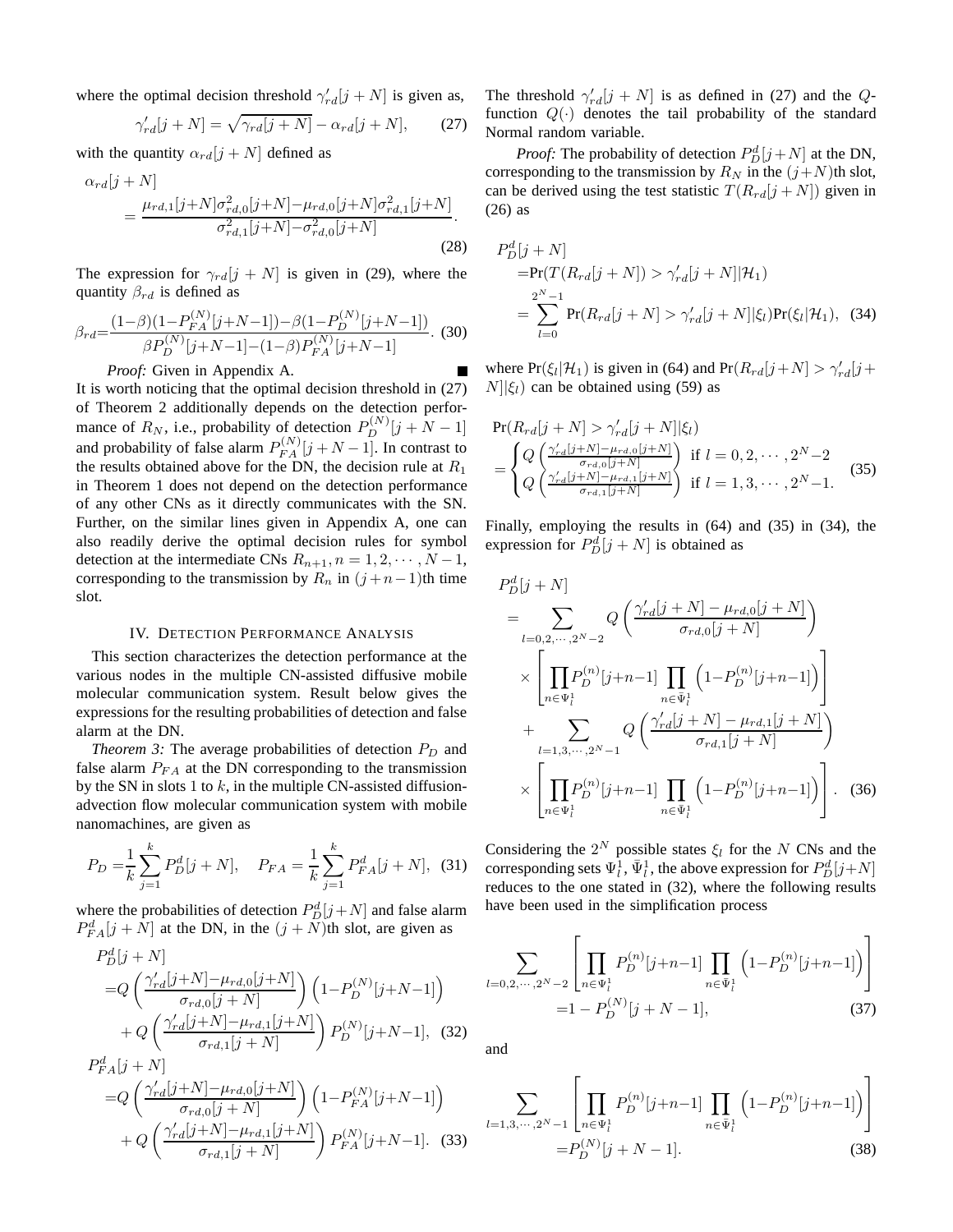$$
\gamma_{rd}[j+N] = \ln \left[ \sqrt{\frac{\sigma_{rd,1}^{2}[j+N]}{\sigma_{rd,0}^{2}[j+N]}} \beta_{rd} \right] \frac{2\sigma_{rd,1}^{2}[j+N]\sigma_{rd,0}^{2}[j+N]}{\sigma_{rd,1}^{2}[j+N] - \sigma_{rd,0}^{2}[j+N]} + (\alpha_{rd}[j+N])^{2} + \frac{\mu_{rd,1}^{2}[j+N]\sigma_{rd,0}^{2}[j+N] - \mu_{rd,0}^{2}[j+N]\sigma_{rd,1}^{2}[j+N]}{\sigma_{rd,1}^{2}[j+N] - \sigma_{rd,0}^{2}[j+N]},
$$
\n(29)

For instance, the above results can be readily verified for a system with  $N = 2$  CNs as follows and

$$
\sum_{l=0,2} \left[ \prod_{n \in \Psi_l^1} P_D^{(n)}[j+n-1] \prod_{n \in \bar{\Psi}_l^1} \left( 1 - P_D^{(n)}[j+n-1] \right) \right]
$$
  
\n
$$
= \left( 1 - P_D^{(1)}[j] \right) \left( 1 - P_D^{(2)}[j+1] \right) + P_D^{(1)}[j] \left( 1 - P_D^{(2)}[j+1] \right)
$$
  
\n
$$
= 1 - P_D^{(2)}[j+1],
$$
  
\n
$$
\sum_{l=1,3} \left[ \prod_{n \in \Psi_l^1} P_D^{(n)}[j+n-1] \prod_{n \in \bar{\Psi}_l^1} \left( 1 - P_D^{(n)}[j+n-1] \right) \right]
$$
  
\n
$$
= \left( 1 - P_D^{(1)}[j] \right) P_D^{(2)}[j+1] + P_D^{(1)}[j] P_D^{(2)}[j+1]
$$
  
\n
$$
= P_D^{(2)}[j+1].
$$

Similarly, the probability of false alarm  $P_{FA}^d[j+N]$  at the DN, in the  $(j + N)$ th slot, can be derived as

$$
P_{FA}^d[j+N] = \Pr(T(R_{rd}[j+N]) > \gamma_{rd}'[j+N] | \mathcal{H}_0)
$$
  
= 
$$
\sum_{l=0}^{2^N-1} \Pr(R_{rd}[j+N] > \gamma_{rd}'[j+N] | \xi_l) \Pr(\xi_l | \mathcal{H}_0).
$$
 (39)

Further, substituting the expressions for  $Pr(\xi_l|\mathcal{H}_0)$  from (63) and Pr $(R_{rd}[j+N] > \gamma'_{rd}[j+N] | \xi_l)$  from (35) in (39), the expression for  $P_{FA}^d[j+N]$  follows as

$$
P_{FA}^{d}[j+N] = \sum_{l=0,2,\dots,2^{N}-2} Q\left(\frac{\gamma'_{rd}[j+N] - \mu_{rd,0}[j+N]}{\sigma_{rd,0}[j+N]}\right)
$$
  
 
$$
\times \left[\prod_{n\in\Psi_{l}^{0}} P_{FA}^{(n)}[j+n-1] \prod_{n\in\Psi_{l}^{0}} \left(1 - P_{FA}^{(n)}[j+n-1]\right)\right]
$$
  
+ 
$$
\sum_{l=1,3,\dots,2^{N}-1} Q\left(\frac{\gamma'_{rd}[j+N] - \mu_{rd,1}[j+N]}{\sigma_{rd,1}[j+N]}\right)
$$
  
 
$$
\times \left[\prod_{n\in\Psi_{l}^{0}} P_{FA}^{(n)}[j+n-1] \prod_{n\in\Psi_{l}^{0}} \left(1 - P_{FA}^{(n)}[j+n-1]\right)\right]. \quad (40)
$$

Considering the  $2^N$  possible states  $\xi_l$  similar to (37) and (38), one can demonstrate the results below

 $\blacksquare$ 

 $\mathbf{r}$ 

$$
\sum_{l=0,2,\cdots,2^{N}-2} \left[ \prod_{n \in \Psi_{l}^{0}} P_{FA}^{(n)}[j+n-1] \prod_{n \in \bar{\Psi}_{l}^{0}} \left( 1 - P_{FA}^{(n)}[j+n-1] \right) \right]
$$
  
=1 - P\_{FA}^{(N)}[j+N-1], (41)

$$
\sum_{l=1,3,\cdots,2^{N}-1} \left[ \prod_{n\in\Psi_{l}^{0}} P_{FA}^{(n)}[j+n-1] \prod_{n\in\Psi_{l}^{0}} \left( 1 - P_{FA}^{(n)}[j+n-1] \right) \right]
$$
  
=  $P_{FA}^{(N)}[j+N-1].$  (42)

Substituting these results in equation (40) above yields the desired result for  $P_{FA}^d[j+N]$  stated in (33).  $\blacksquare$ 

### *A. Probabilities of Detection and False Alarm at CNs*

The probabilities of detection  $P_D^{(n+1)}[j+n]$  and false alarm  $P_{FA}^{(n+1)}[j+n]$  at  $R_{n+1}$ , corresponding to the transmission by  $R_n$  in the  $(j + n)$ th slot, can be described in terms of the test statistic  $T(R_{rr}[j+n]) = R_{rr}[j+n] \underset{\mathcal{H}_0}{\geq} \gamma_{rr}'[j+n]$  as  $P_D^{(n+1)}[j+n]$  $=Pr(T(R_{rr}[j+n]) > \gamma'_{rr}[j+n] | \mathcal{H}_1)$ =  $\sum_{ }^{n-1}$  $_{l=0}$  $Pr(R_{rr}[j+n] > \gamma'_{rr}[j+n] | \xi_l) Pr(\xi_l | \mathcal{H}_1),$  (43)  $(n+1)$ 

$$
P_{FA}^{(n+1)}[j+n]
$$
  
=Pr(T(R\_{rr}[j+n]) > \gamma'\_{rr}[j+n] | \mathcal{H}\_0)  
= 
$$
\sum_{l=0}^{2^n-1} Pr(R_{rr}[j+n] > \gamma'_{rr}[j+n] | \xi_l) Pr(\xi_l | \mathcal{H}_0), \quad (44)
$$

where  $\gamma'_{rr}[j+n]$  is the optimal decision threshold at  $R_{n+1}$ . The above expressions for  $P_D^{(n+1)}[j+n]$  and  $P_{FA}^{(n+1)}[j+n]$  can be simplified along lines similar to the proof of Theorem 3 to yield

$$
P_{D}^{(n+1)}[j+n]
$$
\n
$$
= \sum_{l=0,2,\cdots,2^{n}-2} Q\left(\frac{\gamma'_{rr}[j+n]-\mu_{rr,0}[j+n]}{\sigma_{rr,0}[j+n]}\right)
$$
\n
$$
\times \left[\prod_{n\in\Psi_{l}^{1}} P_{D}^{(n)}[j+n-1] \prod_{n\in\Psi_{l}^{1}} \left(1-P_{D}^{(n)}[j+n-1]\right)\right]
$$
\n
$$
+ \sum_{l=1,3,\cdots,2^{n}-1} Q\left(\frac{\gamma'_{rr}[j+n]-\mu_{rr,1}[j+n]}{\sigma_{rr,1}[j+n]}\right)
$$
\n
$$
\times \left[\prod_{n\in\Psi_{l}^{1}} P_{D}^{(n)}[j+n-1] \prod_{n\in\Psi_{l}^{1}} \left(1-P_{D}^{(n)}[j+n-1]\right)\right]
$$
\n
$$
= Q\left(\frac{\gamma'_{rr}[j+n]-\mu_{rr,0}[j+n]}{\sigma_{rr,0}[j+n]}\right) \left(1-P_{D}^{(n)}[j+n-1]\right)
$$
\n
$$
+ Q\left(\frac{\gamma'_{rr}[j+n]-\mu_{rr,1}[j+n]}{\sigma_{rr,1}[j+n]}\right) P_{D}^{(n)}[j+n-1]. \quad (45)
$$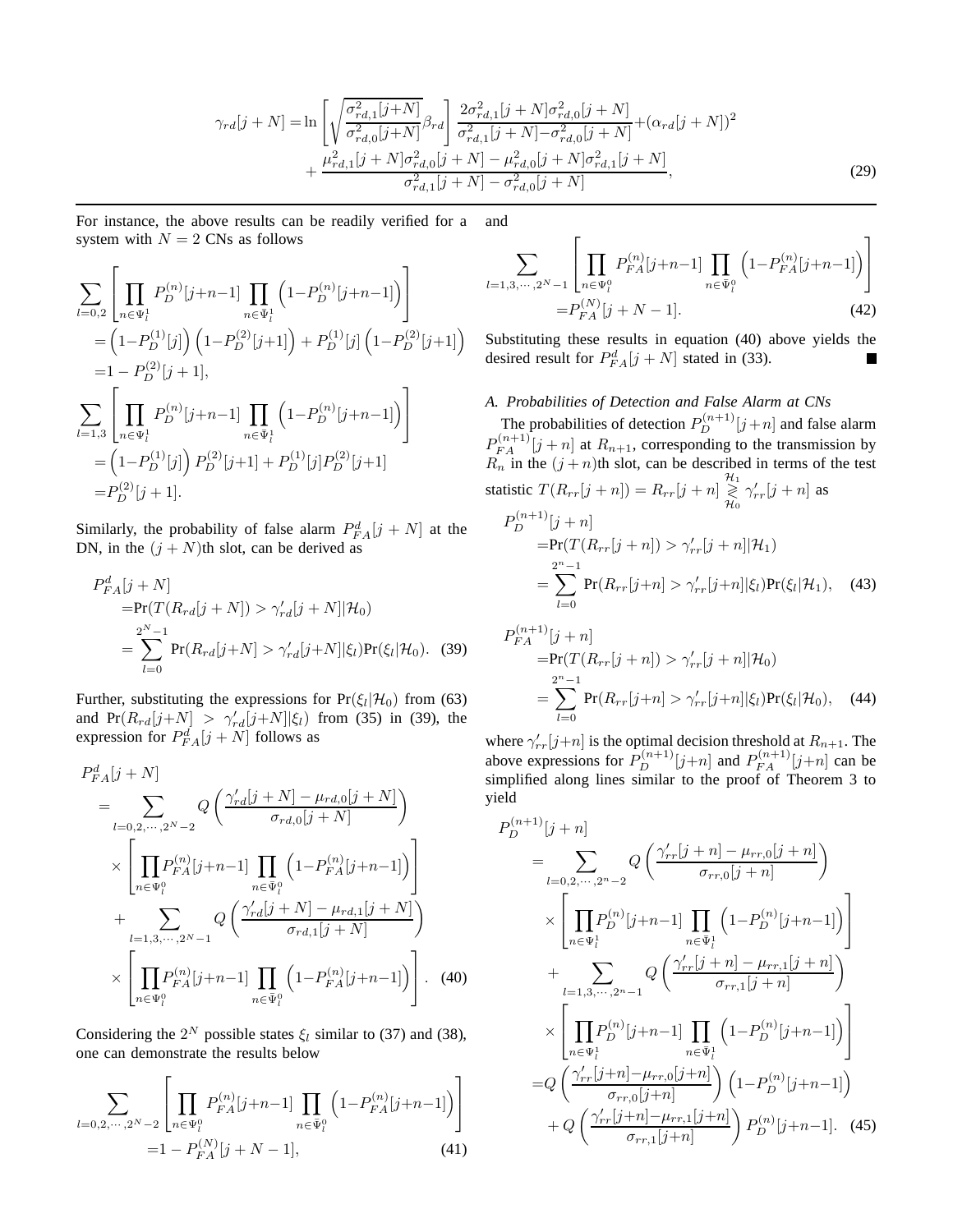$$
P_{FA}^{(n+1)}[j+n]
$$
\n
$$
= \sum_{l=0,2,\cdots,2^{n}-2} Q\left(\frac{\gamma'_{rr}[j+n]-\mu_{rr,0}[j+n]}{\sigma_{rr,0}[j+n]}\right)
$$
\n
$$
\times \left[\prod_{n\in\Psi_{l}^{0}} P_{FA}^{(n)}[j+n-1] \prod_{n\in\Psi_{l}^{0}} \left(1-P_{FA}^{(n)}[j+n-1]\right)\right]
$$
\n
$$
+ \sum_{l=1,3,\cdots,2^{n}-1} Q\left(\frac{\gamma'_{rr}[j+n]-\mu_{rr,1}[j+n]}{\sigma_{rr,1}[j+n]}\right)
$$
\n
$$
\times \left[\prod_{n\in\Psi_{l}^{0}} P_{FA}^{(n)}[j+n-1] \prod_{n\in\Psi_{l}^{0}} \left(1-P_{FA}^{(n)}[j+n-1]\right)\right]
$$
\n
$$
= Q\left(\frac{\gamma'_{rr}[j+n]-\mu_{rr,0}[j+n]}{\sigma_{rr,0}[j+n]}\right) \left(1-P_{FA}^{(n)}[j+n-1]\right)
$$
\n
$$
+ Q\left(\frac{\gamma'_{rr}[j+n]-\mu_{rr,1}[j+n]}{\sigma_{rr,1}[j+n]}\right) P_{FA}^{(n)}[j+n-1]. \quad (46)
$$

### V. BIT-ERROR PROBABILITY ANALYSIS

The end-to-end probability of bit-error for the multiple CNassisted MC process between the SN and DN is given by the result below.

*Theorem 4:* The average probability of error  $(P_e)$  at the DN corresponding to transmission by the SN in slots 1 to  $k$ is given as

$$
P_e = \frac{1}{k} \sum_{j=1}^{k} \Big\{ \left( 1 - P_D^d[j+N] \right) \beta + P_{FA}^d[j+N](1-\beta) \Big\}, \tag{47}
$$

where  $\beta$  denotes the prior probability of the hypothesis  $\mathcal{H}_1$  and the expressions for the probabilities  $P_D^d[j+N]$  and  $P_F^d[j+N]$ are determined in (32) and (33).

*Proof:* The average probability of error  $P_e$  for slots 1 to k can be expressed as

$$
P_e = \frac{1}{k} \sum_{j=1}^{k} P_e^d[j+N],
$$
\n(48)

where  $P_e^d[j+N]$  denotes the probability of error at the DN in slot  $j + N$ , corresponding to the transmission by the SN in slot *j*. The quantity  $P_e^d[j+N]$  can be derived as [41], [53]

$$
P_e^d[j + N]
$$
  
=Pr(decide  $\mathcal{H}_0, \mathcal{H}_1$  true) + Pr(decide  $\mathcal{H}_1, \mathcal{H}_0$  true)  
=  $(1 - P_D^d[j + N])\Pr(\mathcal{H}_1) + P_{FA}^d[j + N]\Pr(\mathcal{H}_0)$   
=  $(1 - P_D^d[j + N])\beta + P_{FA}^d[j + N](1 - \beta).$  (49)

Substituting the above expression for  $P_e^d[j+N]$  in (48) yields the desired result for  $P_e$  as stated in (47).

*Remark*: The average probability of error  $(P_e)$  for a single CNassisted dual-hop system considered in [1] can now be readily obtained by substituting  $N = 1$  in the above result as

$$
P_e = \frac{1}{k} \sum_{j=1}^{k} \left\{ \left( 1 - P_D^d[j+1] \right) \beta + P_{FA}^d[j+1](1-\beta) \right\},\tag{50}
$$

where the expressions for the probabilities  $P_D^d[j+1]$  and  $P_F^d[j+1]$  for the CN  $N = 1$  can be obtained using (32) and (33) as

$$
P_D^d[j+1] = Q\left(\frac{\gamma'_{rd}[j+1] - \mu_{rd,0}[j+1]}{\sigma_{rd,0}[j+1]}\right)(1 - P_D^{(1)}[j])
$$

$$
+ Q\left(\frac{\gamma'_{rd}[j+1] - \mu_{rd,1}[j+1]}{\sigma_{rd,1}[j+1]}\right)P_D^{(1)}[j], (51)
$$

$$
P_{FA}^d[j+1] = Q\left(\frac{\gamma'_{rd}[j+1] - \mu_{rd,0}[j+1]}{\sigma_{rd,0}[j+1]}\right)(1 - P_{FA}^{(1)}[j])
$$

$$
+ Q\left(\frac{\gamma'_{rd}[j+1] - \mu_{rd,1}[j+1]}{\sigma_{rd,1}[j+1]}\right)P_{FA}^{(1)}[j], (52)
$$

where the probabilities of detection  $(P_D^{(1)}[j])$  and false alarm  $(P_{FA}^{(1)}[j])$  at the intermediate CN are obtained using the test in (13) as

$$
P_D^{(1)}[j] = Q\left(\frac{\gamma_{sr}[j] - \mu_{sr,1}[j]}{\sigma_{sr,1}[j]}\right),\tag{53}
$$

$$
P_{FA}^{(1)}[j] = Q\left(\frac{\gamma_{sr}[j] - \mu_{sr,0}[j]}{\sigma_{sr,0}[j]}\right). \tag{54}
$$

Further, note that the above expressions (53) and (54) can also be used along with  $(32)$ ,  $(33)$ ,  $(45)$ ,  $(46)$  in  $(31)$  to analyze the end-to-end error performance of the systems with  $N \geq 2$ CNs.

#### VI. ACHIEVABLE RATE ANALYSIS

Let the discrete random variables  $X[j]$  and  $Y[j + N]$ represent the transmitted and received symbol in the jth and  $(j + N)$ th slots, respectively. The mutual information  $I(X[j], Y[j+N])$  between  $X[j]$  and  $Y[j+N]$  for the multiple CN-assisted link can be expressed as

$$
I(X[j], Y[j + N])
$$
  
\n=Pr(y[j + N] = 0|x[j] = 0)Pr(x[j] = 0)  
\n
$$
\times \log_2 \frac{Pr(y[j + N] = 0|x[j] = 0)}{\sum_{x[j] \in \{0,1\}} Pr(y[j + N] = 0|x[j])Pr(x[j])}
$$
  
\n+Pr(y[j + N] = 0|x[j] = 1)Pr(x[j] = 1)  
\n
$$
\times \log_2 \frac{Pr(y[j + N] = 0|x[j] = 1)}{\sum_{x[j] \in \{0,1\}} Pr(y[j + N] = 0|x[j])Pr(x[j])}
$$
  
\n+Pr(y[j + N] = 1|x[j] = 0)Pr(x[j] = 0)  
\n
$$
\times \log_2 \frac{Pr(y[j + N] = 1|x[j] = 0)}{\sum_{x[j] \in \{0,1\}} Pr(y[j + N] = 1|x[j])Pr(x[j])}
$$
  
\n+Pr(y[j + N] = 1|x[j] = 1)Pr(x[j] = 1)  
\n
$$
\times \log_2 \frac{Pr(y[j + N] = 1|x[j] = 1)}{\sum_{x[j] \in \{0,1\}} Pr(y[j + N] = 1|x[j])Pr(x[j])},
$$
(55)

(50)  $\Pr(y[j + N] \in \{0, 1\}|x[j] \in \{0, 1\})$  can be expressed in terms where  $Pr(x[j] = 1) = \beta$ ,  $Pr(x[j] = 0) = 1 - \beta$ , and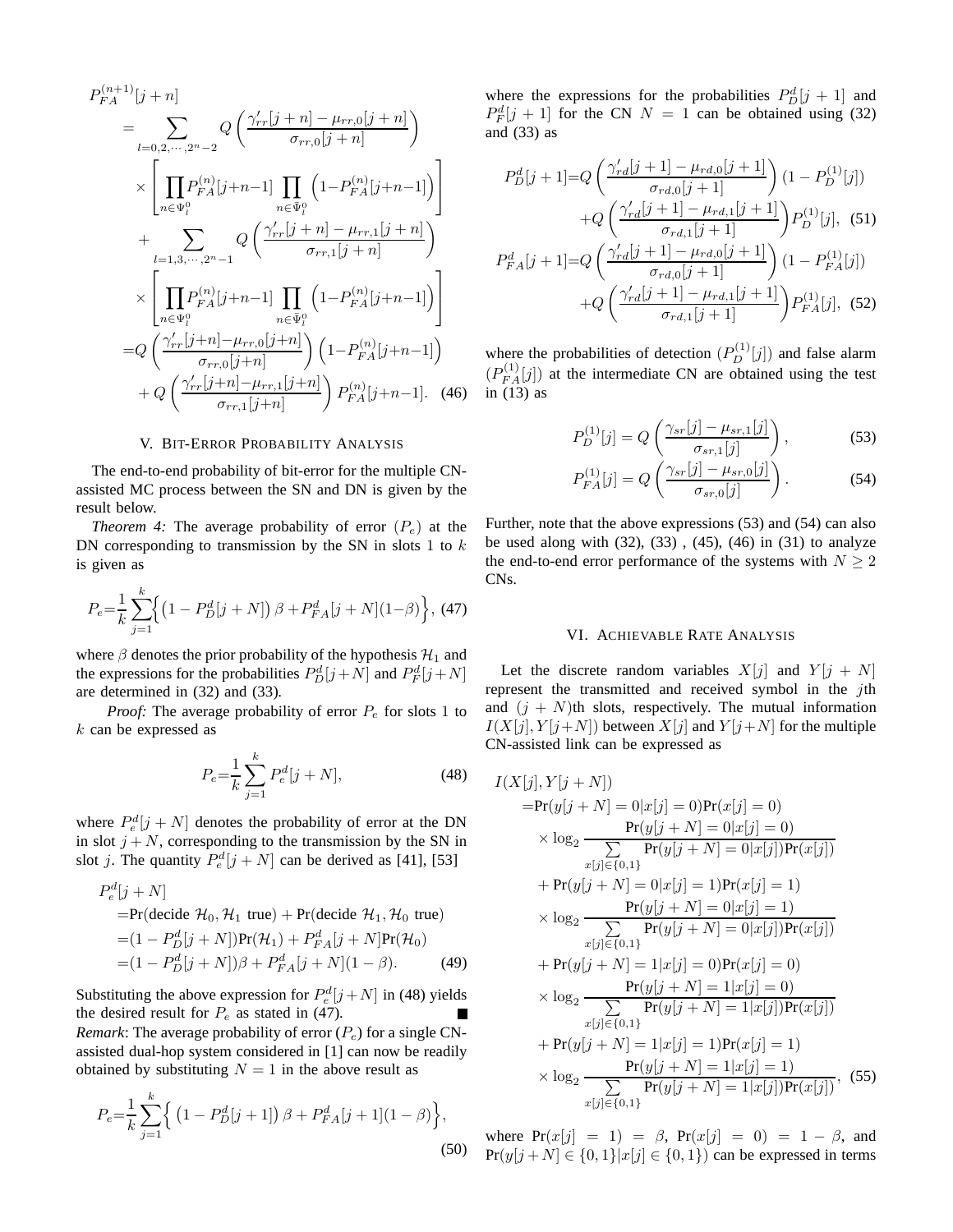TABLE I SIMULATION PARAMETERS

| Parameter                                            | Value                                 |
|------------------------------------------------------|---------------------------------------|
| Diffusion coefficient $D_p$ [40]                     | $5 \times 10^{-10}$ m <sup>2</sup> /s |
| Drift velocity $v$ [54], [55]                        | $1 \times 10^{-3}$ m/s                |
| Slot duration $\tau$ [3]                             | $10 \text{ ms}$                       |
| Number of molecules emitted for symbol 1             | 30, 60, 100                           |
| MSI noise mean $\mu_0$ and variance $\sigma_0^2$ [1] |                                       |
| Prior probability $\beta$                            | ი 5                                   |

of 
$$
(P_D^d[j+N])
$$
 and  $(P_F^d[j+N])$  as

 $Pr(y[j+N] = 0|x[j] = 0) = 1 - P_F^d[j+N],$  $Pr(y[j+N] = 1|x[j] = 0) = P_F^d[j+N],$  $Pr(y[j+N] = 0|x[j] = 1) = 1 - P_D^d[j+N],$  $Pr(y[j+N] = 1|x[j] = 1) = P_D^d[j+N].$ 

The channel achievable rate  $C[k]$  of the CN-assisted diffusive channel with mobile nanomachines, as  $k$  approaches  $\infty$ [43], is now obtained by maximizing the mutual information  $I(X[j], Y[j+N])$  over the slots  $1 \leq j \leq k$  with respect to the input distribution parameter  $\beta$  as

$$
C[k] = \max_{\beta} \frac{1}{(k+N)} \sum_{j=1}^{k} I(X[j], Y[j+N]) \text{ bits/slot. (56)}
$$

The factor  $\frac{1}{k+N}$  arises in the above expression due to the fact that  $k+N$  time-slots are required to communicate k bits from the SN to the DN in the multiple CN-assisted system.

### VII. SIMULATION RESULTS

This section presents simulation results to demonstrate the impact of intermediate CNs on the end-to-end performance of the multiple CN-assisted diffusive mobile molecular system under various mobility conditions. For simulation purposes, the various parameters are set as mentioned in Table I unless otherwise stated. The results are computed for a total of  $k = 10$  slots using Monte-Carlo simulations considering  $10<sup>5</sup>$ iterations with  $\mathcal{Q}_0[j] = \mathcal{Q}_0$  for  $x[j] = 1$ ,  $\mathcal{Q}_n[j + n] = \mathcal{Q}_n$ for  $\hat{x}[j + n - 1] = 1, n = 1, 2$  and the diffusion coefficients of the molecules emitted by the SN and each of the CNs, i.e.,  $D_{p,sn} = D_{p,rn,k} = D_p, \forall k$  are taken same to gain important insights into the system performance. However, the analysis presented in the paper considers different diffusion coefficients for different types of molecules. Further, the MSI and the counting error at each receiving nanomachine are modeled as Gaussian random variables with parameters defined in (3), whereas the each of the terms  $I_{sr}[i]$  that contribute to the ISI follow a Binomial distribution with parameters defined in (4).

Fig. 2 demonstrates the performance at the DN considering different detection performances at  $R_1$ , where  $R_1$ ,  $R_2$ , and the DN are considered at initial distances  $1\mu$ m,  $2\mu$ m, and  $3\mu$ m, respectively, from the SN at time instant  $t = 0$ . For simulations, the received symbols corresponding to the transmission by the mobile SN are decoded at  $R_1$  with the probabilities of detection  $P_D^{(1)}[j]$  and false alarm  $P_{FA}^{(1)}[j]$ 



Fig. 2. Multiple CN-assisted diffusive mobile molecular system with  $N = 2$ CNs where (a) demonstrates the detection performance at the DN with  $\mu_o =$  $\sigma_o^2 = 10$  and (b) demonstrates the error rate performance at the DN versus MSI noise variance  $\sigma_o^2$  with  $\mu_o = 10$ .

mentioned in Figs. 2a and 2b. Further, the CNs  $R_1$ ,  $R_2$ , and the DN are assumed to be mobile with  $D_{rn,1} = 10^{-10}$  m<sup>2</sup>/s,  $D_{rn,2}$  = 0.5 × 10<sup>-12</sup> m<sup>2</sup>/s,  $D_{dn}$  = 0.5 × 10<sup>-12</sup> m<sup>2</sup>/s, respectively, with  $v_{rn,1} = v_{rn,2} = v_{dn} = v = 10^{-3}$  m/s. Fig. 2a plots the probability of detection  $(P_D)$  versus probability of false alarm  $(P_{FA})$  for a range of thresholds from 1 to 100 whereas Fig. 2b shows the error rate performance versus MSI noise variance  $(\sigma_o^2)$  with optimal thresholds derived in Section III. First, it can be observed from Figs. 2a and 2b that the analytical values derived in (31) and (47) coincide with those obtained from simulations, thus validating the analytical results. Further, both the detection and error performances at the DN significantly improve with the improvement in performance of the intermediate CN  $R_1$ . However, the performance at the DN saturates on further improvement in performance of  $R_1$ . This is due to the fact that the end-to-end performance of the multiple CN-assisted system is dominated by the weak  $R_1 - R_2$  and  $R_2 - DN$  links, which severely suffer from both ISI and MSI. It can also be observed in Fig. 2b that an increase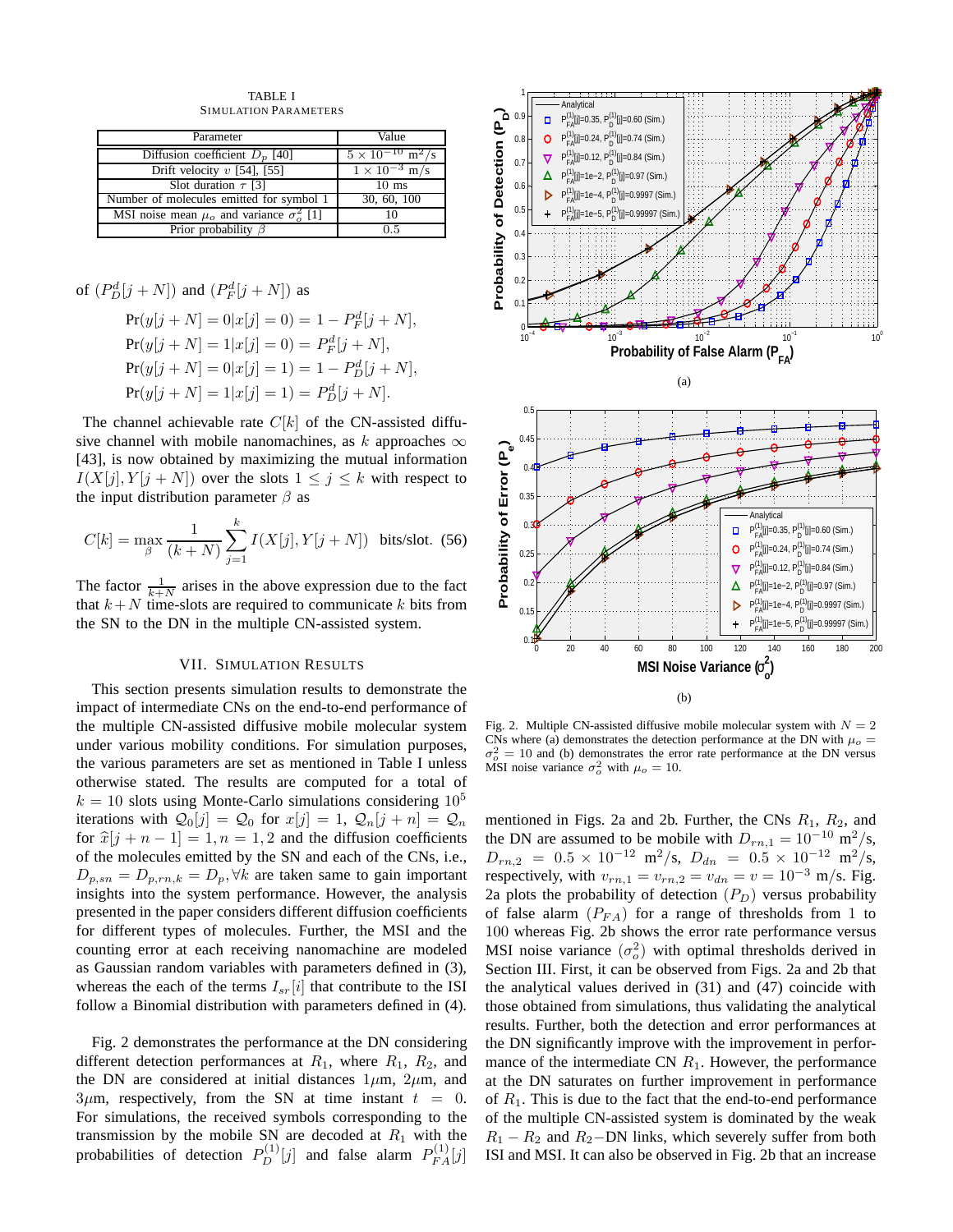

Fig. 3. Multiple CN-assisted diffusive mobile molecular system with  $N = 2$ CNs, where (a) demonstrates the detection performance at the DN with  $\mu_0 =$  $\sigma_o^2 = 10$  and (b) demonstrates the error rate performance at the DN versus MSI noise variance  $(\sigma_o^2)$  with  $\mu_o = 10$ .

in  $\sigma_o^2$  results in a higher probability of error at the DN.

Fig. 3 shows the end-to-end performance of the system for a varying number of molecules at each CN under various mobility conditions, where  $\mathcal{Q}_1 = \mathcal{Q}_2 = \mathcal{Q} \in \{30, 60\},\$  $D_{rn,2} = D_{dn} = D \in \{0.5 \times 10^{-12}, 0.5 \times 10^{-8}\}$  m<sup>2</sup>/s, and other parameters are considered as,  $P_D^{(1)} = 0.97$ ,  $P_{FA}^{(1)} = 0.01$ ,  $D_{rn,1} = 10^{-10} \text{ m}^2/\text{s}$ , and  $v_{rn,1} = v_{rn,2} = v_{dn} = v = 10^{-3}$ m/s. One can observe that an increase in the number of molecules Q emitted by the CNs for transmission of symbol 1 results in a higher probability of detection at the DN for a fixed value of probability of false alarm and lower probability of error for a fixed value of  $\sigma_o^2$ . However, the performance deteriorates as the diffusion coefficient  $D$  increases due to higher mobility of the  $R_2$  and DN. This is due to the fact that the probability of a molecule reaching the receiver nanomachine within the current slot decreases while the ISI from previous slots increases as diffusion coefficient D increases due to higher mobility.

Fig. 4 shows that the detection performance at the DN



Fig. 4. Detection performance of the multiple CN-assisted diffusive molecular system considering both fixed and mobile scenarios with  $Q_1 = Q_2 = 60$ molecules at the CNs.

considering both fixed and mobile scenarios, where  $R_1, R_2,$ and the DN are considered at initial distances  $1\mu$ m,  $5\mu$ m, and  $10\mu$ m, respectively, from the SN at time instant  $t = 0$ . It can be observed that the system with mobile nanomachines performs identically in a fluidic medium with and without drift. This is owing to the fact that the arrival probabilities in (1) are equivalent under both the scenarios. Further, one can also observe that the system with fixed nanomachines i.e.,  $D_{rn,1} = D_{rn,2} = D_{dn} = D = 0$  and  $v_{rn,1} = v_{rn,2} =$  $v_{dn} = v = 0$  under diffusion-advection flow channel with drift velocity  $v \in \{1 \times 10^{-3}, 5 \times 10^{-4}\}$  m/s outperforms the scenario with mobile nanomachines. However, as the drift velocity (v) reduces to  $1 \times 10^{-4}$  m/s, the system with static nanomachines achieves low values of probability of detection in comparison to the one for the mobile scenario.

Fig. 5 shows the achievable rate performance of the CNassisted diffusion-advection mobile MC system under various scenarios, where the maximum mutual information is achieved for equiprobable information symbols, i.e.,  $\beta = 0.5$ . As depicted in Fig. 5, the achievable rate of MC decreases significantly as the variance  $(\sigma_o^2)$  of the MSI increases. Further, one can also observe that the achievable rate of the CNassisted system depends substantially on the detection performance of the intermediate CN  $R_1$ . As the detection performance  $(P_D^{(1)}[j], P_{FA}^{(1)}[j])$  at  $R_1$  increases from  $(0.85, 0.1)$  to (0.99, 0.01), a significant achievable rate gain can be achieved at low as well as high MSI for both  $N = 1$  and  $N = 2$  CNbased systems. However, similar to detection performance at the DN, the channel achievable rate decreases as the diffusion coefficient  $D_{dn}$  increases due to higher mobility of the DN.

Fig. 6 demonstrates the impact of number of CNs  $(N)$ on the end-to-end probability of error under two different conditions: (a) the initial distance between the SN and DN is  $3\mu$ m; (b) the initial distance between the SN and DN is  $30\mu$ m. Note, for comparison it is assumed that (i) the initial distance between the SN and DN is fixed for each of the scenarios, i.e.,  $N = 1, 2, \ldots, 10$  (ii) the initial distances between each of the nanomachines are equal at time instant  $t = 0$ , and (iii) the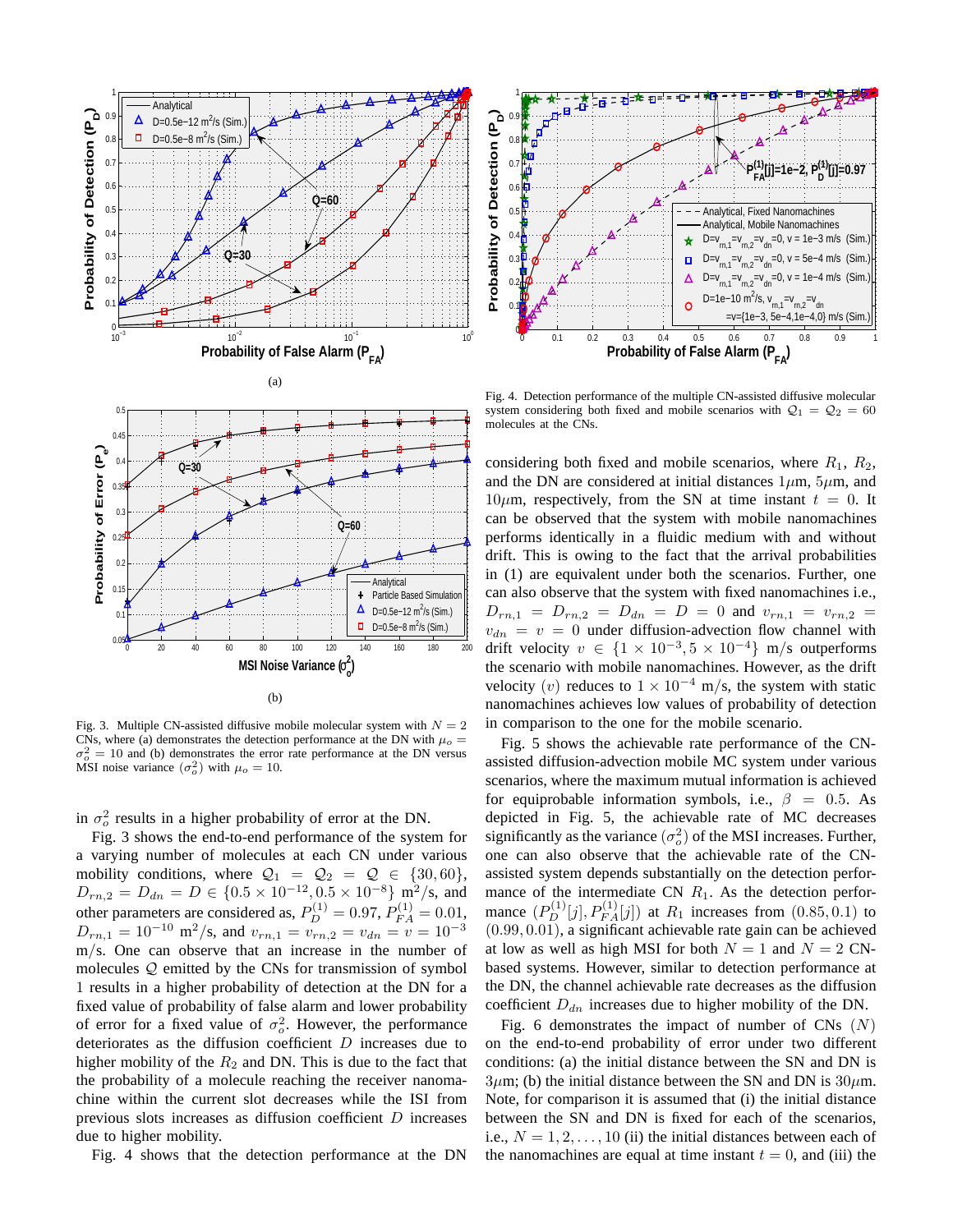

Fig. 5. Achievable rate versus MSI variance  $(\sigma_o^2)$  considering the presence of (a)  $N = 1$  CN, where  $R_1$  and the DN are considered at initial distances  $1\mu$ m and 2 $\mu$ m, respectively, from the SN at  $\tau = 0$  with  $\mathcal{Q}_1 = 60$ ,  $D_{rn,1} = 10^{-10}$ m<sup>2</sup>/s,  $v_{rn,1} = v_{dn} = v = 10^{-3}$  m/s and  $\mu_o = 10$  (b)  $N = 2$  CNs, where  $R_1$ ,  $R_2$  and the DN are considered at initial distances  $1\mu$ m,  $2\mu$ m and  $3\mu$ m, respectively, from the SN at  $\tau = 0$  with  $\mathcal{Q}_1 = 60$ ,  $D_{rn,1} = 10^{-10}$  m<sup>2</sup>/s  $D_{rn,1}=0.5 \times 10^{-12} \text{ m}^2/\text{s}, v_{rn,1} = v_{rn,2} = v_{dn} = v = 10^{-3} \text{ m/s}$  and  $\mu_o = 10$ .

diffusion coefficients, i.e.,  $D_{p,sn} = D_{p,rn,k} = D_p, \forall k$  are the same for different types of molecules emitted by SN and CNs. From Fig. 6a, one can observe for the scenario when the initial distance between the SN and DN is not significant, the system probability of error increases as the number of  $CNs(N)$ increases. This is due to the noise accumulation in the decodeand-forward relaying protocol employed at each intermediate nanomachine. On the other hand, for the scenario when the initial distance between the SN and DN is significantly large as shown in Fig. 6b, the end-to-end performance of the system improves as  $N$  increases. Interestingly, after a certain number of CNs, i.e.,  $N = 7$  in our case, the performance starts deteriorating due to the retransmission of erroneously decoded symbols at each intermediate CN. Further, based on these results, one can also obtain the optimal number of CNs, i.e., 1 and 7 for the scenarios (a) and (b) respectively.



Fig. 6. Impact of number of CNs  $(N)$  on the end-to-end probability of error under two different scenarios: (a) the initial distance between the SN and DN is 3 $\mu$ m with  $P_{D_1}^{(1)}[j] = 0.97, P_{FA}^{(1)}[j] = 0.01, D_p = 2.2 \times 10^{-10}$  $m/s$ ,  $D_{rn,1} = 10^{-10} \frac{L}{m^2/s} D_{rn,n} = D_{dn} = 0.5 \times 10^{-10} \frac{m^2}{s}$ ,  $v_{rn,n} =$  $v_{dn} = 1.5 \times 10^{-5} \text{m/s} \ \forall n, Q = 100 \text{ molecules for symbol } 1, \mu_o = \sigma_o^2 = 5,$  $\tau = 30$ ms,  $k = 5$  slots; (b) the initial distance between the SN and DN is 30 $\mu$ m with  $P_D^{(1)}[j] = 0.97, P_{FA}^{(1)}[j] = 0.01, D_p = 5 \times 10^{-10}$  m/s  $D_{rn,1} = 10^{-10} \text{ m}^2/\text{s}, D_{rn,n} = D_{dn} = 0.5 \times 10^{-8} \text{ m}^2/\text{s}, v_{rn,n} =$  $v_{dn} = 10^{-3}$  m/s  $\forall n, \mathcal{Q} = 60$  molecules for symbol 1,  $\mu_o = \sigma_o^2 = 5$ ,  $\tau = 10$ ms,  $k = 5$  slots.

### VIII. CONCLUSION

This work comprehensively analyzed the impact of intermediate nanomachines on the performance of multiple CN-assisted diffusive mobile MC for a diffusion-advection flow channel, considering non-idealities such as ISI, MSI, and counting errors. Closed-form analytical expressions were derived for the optimal test statistics and optimal decision thresholds at the intermediate CNs and DN, together with the resulting probability of detection, probability of false alarm as well as the end-to-end probability of error. In addition, the achievable rate of the system was also determined. Simulation results were presented to yield several interesting insights into the system performance under various mobility conditions. Finally, future research directions include the optimization of the number of transmitted molecules in each time-slot for multiple CN-assisted diffusive mobile MC.

### APPENDIX A PROOF OF THEOREM 2

Let  $\xi_l(n)$  denote the state of  $R_n$  with  $\xi_l(n) = 1$  when  $R_n$ decodes the source information symbol as 1 and  $\xi_l(n) = 0$  otherwise. Let  $\xi_l = [\xi_l(1), \xi_l(2), \cdots, \xi_l(N)]$ ,  $0 \le l \le 2^N - 1$  denote the set of  $2^N$  binary state vectors corresponding to all the possible combinations of states of the CNs  $R_1, R_2, \cdots, R_N$ . For instance, the special cases of  $\xi_0 = [0, 0, \dots, 0, 0]$  and  $\xi_{2^K-1} = [1, 1, \cdots, 1, 1]$  represent the state vectors corresponding to scenarios when all the CNs decode the source symbol as 0 and 1, respectively. Further, let the set  $\Psi_l^0$  defined as  $\Psi_l^0 = \{ n | \xi_l(n) = 1, n = 1, 2, \cdots, N \},$  include all the CNs that decode the symbol as 1 corresponding to the overall state  $\xi_l$  given the null hypothesis  $\mathcal{H}_0$ . Similarly,  $\Psi_l^1$  defines a set that includes all the CNs, which decode the symbol as 1 given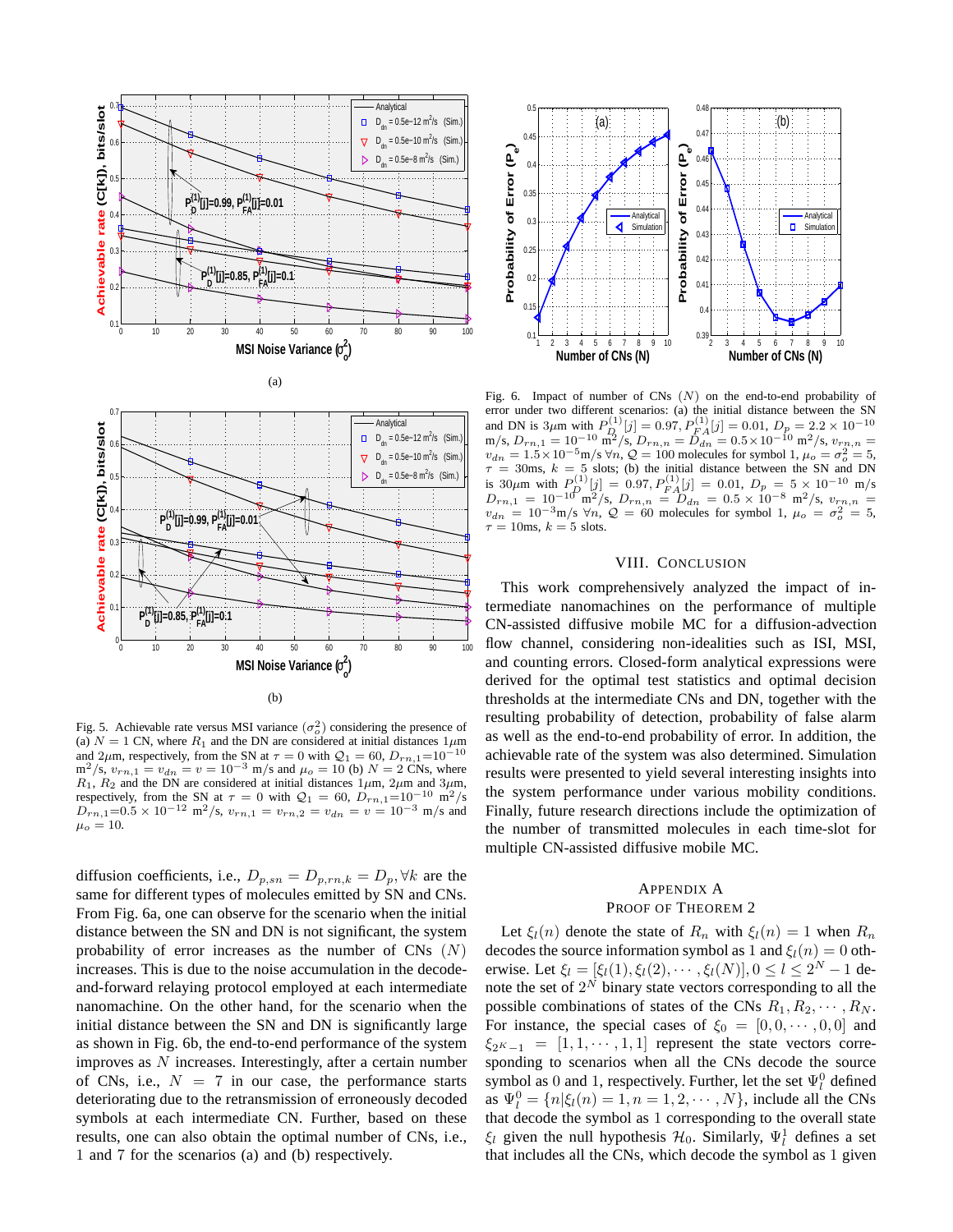the alternative hypothesis  $\mathcal{H}_1$ . Employing the Neyman-Pearson (NP) criterion [53], the optimal LRT  $\mathcal{L}(R_{rd}[j+N])$  at the DN is given as

$$
\mathcal{L}(R_{rd}[j+N]) = \frac{p(T(R_{rd}[j+N])|\mathcal{H}_1)}{p(T(R_{rd}[j+N])|\mathcal{H}_0)} \underset{\mathcal{H}_0}{\overset{\mathcal{H}_1}{\geq}} \frac{1-\beta}{\beta}, \quad (57)
$$

where  $p(T(R_{rd}[j + N]) | \mathcal{H}_1)$ ,  $p(T(R_{rd}[j + N]) | \mathcal{H}_0)$  denote the likelihoods corresponding to the hypotheses  $\mathcal{H}_1$  and  $\mathcal{H}_0$ , respectively. The test  $\mathcal{L}(R_{rd}[j+N])$  above is further simplified in (58) employing the PDF  $p(R_{rd}[j + N]|\xi_l)$  of the received molecules  $R_{rd}[j + N]$  at the DN corresponding to the state vector  $\xi_l$ , which can be derived using the result obtained in (21) as

$$
p(R_{rd}[j+N]|\xi_l)
$$
  
= 
$$
\begin{cases} \mathcal{N}(\mu_{rd,0}[j+N], \sigma_{rd,0}^2[j+N]) \text{ if } l=0,2,\cdots,2^N-2\\ \mathcal{N}(\mu_{rd,1}[j+N], \sigma_{rd,1}^2[j+N]) \text{ if } l=1,3,\cdots,2^N-1. \end{cases}
$$
(59)

Further, the quantity  $Pr(\xi_i|\mathcal{H}_i), i \in \{0, 1\}$  in (58) represents the conditional probability that the network is in state  $\xi_l$ corresponding to hypothesis  $\mathcal{H}_i$ . Since the source and each of the CNs employ different types of molecules for transmission, the probability  $Pr(\xi_l|\mathcal{H}_i)$  of the system being in state  $\xi_l$  under hypothesis  $\mathcal{H}_i$  follows as

$$
Pr(\xi_l|\mathcal{H}_i) = \prod_{n=1}^N Pr(\xi_l(n)|\mathcal{H}_i),
$$
\n(60)

where the probabilities  $Pr(\xi_l(n)|\mathcal{H}_0)$  and  $Pr(\xi_l(n)|\mathcal{H}_1)$  of the CN being in state  $\xi_l(n)$  under  $\mathcal{H}_0$  and  $\mathcal{H}_1$ , respectively, can be determined as

$$
Pr(\xi_l(n)|\mathcal{H}_0) = \begin{cases} P_{FA}^{(n)}[j+n-1], & \text{if } n \in \Psi_l^0\\ 1 - P_{FA}^{(n)}[j+n-1], & \text{if } n \in \bar{\Psi}_l^0, \end{cases}
$$
(61)

$$
Pr(\xi_l(n)|\mathcal{H}_1) = \begin{cases} P_D^{(n)}[j+n-1], & \text{if } n \in \Psi_l^1 \\ 1 - P_D^{(n)}[j+n-1], & \text{if } n \in \bar{\Psi}_l^1. \end{cases}
$$
(62)

The sets  $\bar{\Psi}_l^0$  and  $\bar{\Psi}_l^1$  above comprise of all the CNs that decode the symbol as 0 corresponding to the network state  $\xi_l$  given hypotheses  $\mathcal{H}_0$  and  $\mathcal{H}_1$ , respectively. The quantities  $P_D^{(n)}[j+n-1]$  and  $P_{FA}^{(n)}[j+n-1]$  are the probabilities of detection and false alarm, respectively, of  $R_n$ . Employing the expressions derived in (60) above, the probabilities of the system being in the state  $\xi_l$  under the hypotheses  $\mathcal{H}_0$  and  $\mathcal{H}_1$  can be obtained as

$$
\Pr(\xi_l|\mathcal{H}_0) = \prod_{n \in \Psi_l^0} P_{FA}^{(n)}[j+n-1] \prod_{n \in \bar{\Psi}_l^0} \left(1 - P_{FA}^{(n)}[j+n-1]\right),
$$
(63)

$$
\Pr(\xi_l|\mathcal{H}_1) = \prod_{n \in \Psi_l^1} P_D^{(n)}[j+n-1] \prod_{n \in \bar{\Psi}_l^1} \left(1 - P_D^{(n)}[j+n-1]\right).
$$
(64)

Further, substituting the Gaussian PDFs for  $p(R_{rd}[j+N]|\xi_l)$ determined in (59), in the test in (58), the resulting expression can be further simplified to the form shown in (65), where the quantity  $\beta_{rd}$  is defined as

$$
\beta_{rd} = \frac{\sum_{l=0,2,\dots,2^{N}-2} [(1-\beta)Pr(\xi_{l}|\mathcal{H}_{0}) - \beta Pr(\xi_{l}|\mathcal{H}_{1})]}{\sum_{l=1,3,\dots,2^{N}-1} [\beta Pr(\xi_{l}|\mathcal{H}_{1}) - (1-\beta)Pr(\xi_{l}|\mathcal{H}_{0})]}
$$

$$
= \frac{(1-\beta)(1-P_{FA}^{(N)}[j+N-1]) - \beta(1-P_{D}^{(N)}[j+N-1])}{\beta P_{D}^{(N)}[j+N-1] - (1-\beta)P_{FA}^{(N)}[j+N-1]}.
$$
(66)

The detailed derivations for the test in (65) and  $\beta_{rd}$  above are given in Appendix B. The expression for  $f(R_{rd}[j + N])$  in (65) can be further simplified as shown in (67) by rearranging the terms. Substituting this resulting expression for  $f(R_{rd}[j +$  $N$ ) in (65) followed by merging the terms independent of the received molecules  $R_{rd}[j+N]$  with the threshold term in the right hand side of the equation yields the simplified test

$$
(R_{rd}[j+N] + \alpha_{rd}[j+N])^2 \underset{\mathcal{H}_0}{\overset{\mathcal{H}_1}{\geq}} \gamma_{rd}[j+N], \quad (68)
$$

where  $\alpha_{rd}[j+N]$  and  $\gamma_{rd}[j+N]$  are as defined in (28) and (29), respectively. Finally, since  $\gamma_{rd}[j + N] \ge 0$  and  $\alpha_{rd}[j + N]$  $|N| \geq 0$ , the above expression can be simplified by taking the square root of both sides to yield the optimal test in (26).

### APPENDIX B DERIVATION OF EXPRESSION (65)

Substituting the expressions given below for  $p(R_{rd}[j +$  $N||\xi_l$ ) and  $p(R_{rd}[j + N]|\xi_l)$  in (58)

$$
p(R_{rd}[j+N]|\xi_{l})
$$
\n
$$
= \begin{cases}\n\frac{1}{\sqrt{2\pi\sigma_{rd,1}^{2}[j+N]}} \\
\times \exp\left(-\frac{(R_{rd}[j+N]-\mu_{rd,1}[j+N])^{2}}{2\sigma_{rd,1}^{2}[j+N]}\right), l=1,\cdots,2^{N}-1 \\
\frac{1}{\sqrt{2\pi\sigma_{rd,0}^{2}[j+N]}} \\
\times \exp\left(-\frac{(R_{rd}[j+N]-\mu_{rd,0}[j+N])^{2}}{2\sigma_{rd,0}^{2}[j+N]}\right), l=0,\cdots,2^{N}-2,\n\end{cases}
$$
\n(69)

and cross multiplying with the threshold  $\frac{1-\beta}{\beta}$ , the resulting expression can be simplified as shown in  $(70)-(72)$ . Subsequently, taking the logarithm of both sides of (72), the resulting expression can be further simplified to yield the expression given in (65), where  $\beta_{rd}$  is defined as

$$
\beta_{rd} = \left[ \frac{\sum\limits_{l=0,2,\cdots,2^{N}-2} [(1-\beta)Pr(\xi_{l}|\mathcal{H}_{0}) - \beta Pr(\xi_{l}|\mathcal{H}_{1})]}{\sum\limits_{l=1,3,\cdots,2^{N}-1} [\beta Pr(\xi_{l}|\mathcal{H}_{1}) - (1-\beta)Pr(\xi_{l}|\mathcal{H}_{0})]} \right].
$$
 (73)

The probabilities  $Pr(\xi_l|\mathcal{H}_0)$ ,  $Pr(\xi_l|\mathcal{H}_1)$ , corresponding to the system being in state  $\xi_l$  under  $\mathcal{H}_0$  and  $\mathcal{H}_1$ , respectively, are determined as

$$
\Pr(\xi_l|\mathcal{H}_0) = \prod_{n \in \Psi_l^0} P_{FA}^{(n)}[j+n-1] \prod_{n \in \bar{\Psi}_l^0} \left(1 - P_{FA}^{(n)}[j+n-1]\right),
$$
  
\n
$$
\Pr(\xi_l|\mathcal{H}_1) = \prod_{n \in \Psi_l^1} P_D^{(n)}[j+n-1] \prod_{n \in \bar{\Psi}_l^1} \left(1 - P_D^{(n)}[j+n-1]\right).
$$

Substituting the above expressions for  $Pr(\xi_l|\mathcal{H}_i)$  in (73), the expression for  $\beta_{rd}$  can be further simplified for different values of N as follows. To illustrate this with an example for  $N = 2$ CNs, the expression for  $\beta_{rd}$  can be evaluated considering the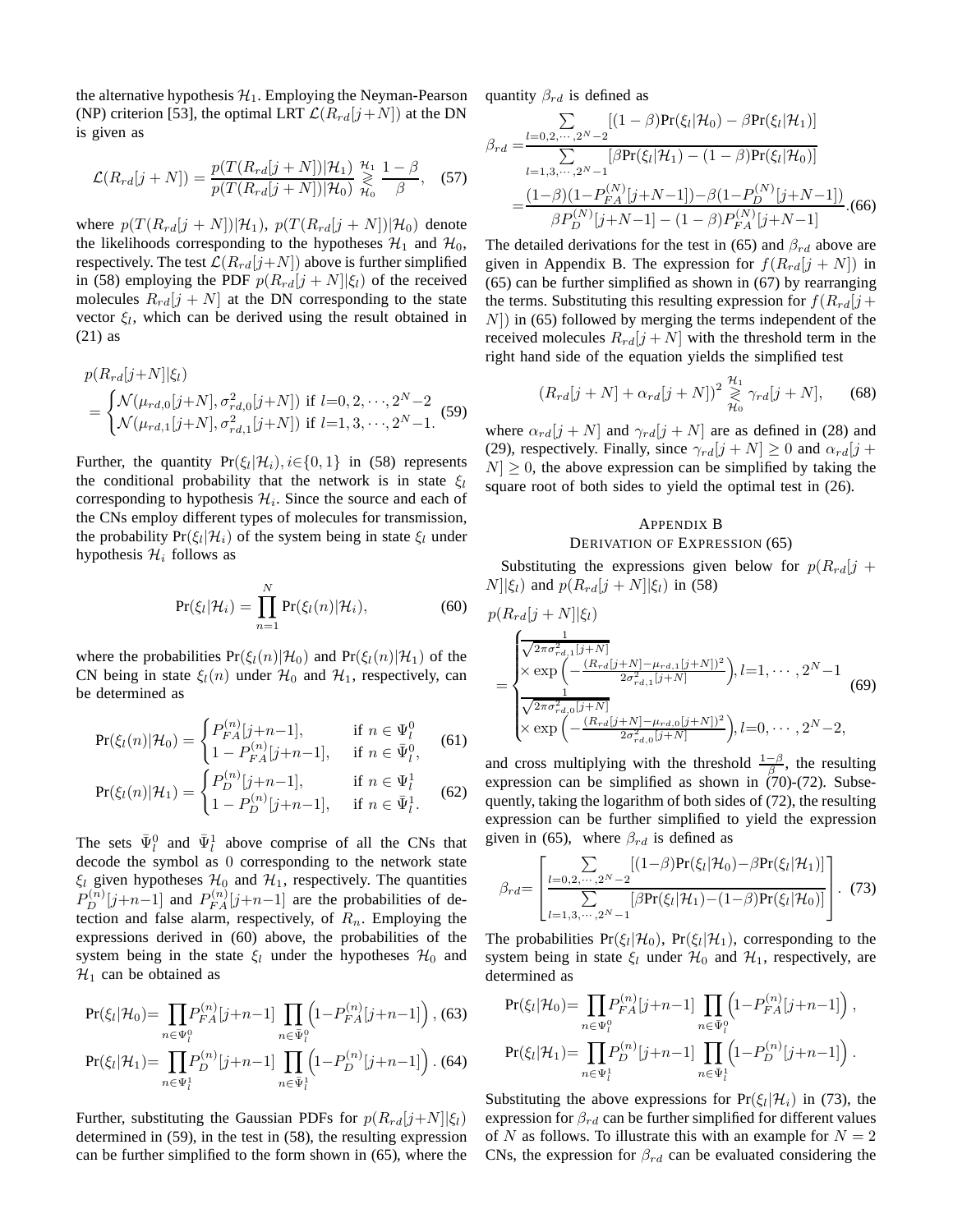$$
\mathcal{L}(R_{rd}[j+N]) = \frac{\sum_{l=0}^{2^{N}-1} p(R_{rd}[j+N]|\xi_{l})Pr(\xi_{l}|\mathcal{H}_{1})}{\sum_{l=0}^{2^{N}-1} p(R_{rd}[j+N]|\xi_{l})Pr(\xi_{l}|\mathcal{H}_{0})}
$$
  
= 
$$
\frac{\sum_{l=0,2,\cdots,2^{N}-2} p(R_{rd}[j+N]|\xi_{l})Pr(\xi_{l}|\mathcal{H}_{1}) + \sum_{l=1,3,\cdots,2^{N}-1} p(R_{rd}[j+N]|\xi_{l})Pr(\xi_{l}|\mathcal{H}_{1})}{\sum_{l=0,2,\cdots,2^{N}-2} p(R_{rd}[j+N]|\xi_{l})Pr(\xi_{l}|\mathcal{H}_{0}) + \sum_{l=1,3,\cdots,2^{N}-1} p(R_{rd}[j+N]|\xi_{l})Pr(\xi_{l}|\mathcal{H}_{0})},
$$
(58)

$$
\frac{\triangleq f(R_{rd}[j+N])}{(R_{rd}[j+N]-\mu_{rd,0}[j+N])^2 \sigma_{rd,1}^2[j+N] - (R_{rd}[j+N]-\mu_{rd,1}[j+N])^2 \sigma_{rd,0}^2[j+N]} \\
\frac{\mathcal{H}_1}{\geq \omega_{rd,0}^2[j+N] \sigma_{rd,1}^2[j+N] \ln \left[\sqrt{\frac{\sigma_{rd,1}^2[j+N]}{\sigma_{rd,0}^2[j+N]}} \beta_{rd}\right].
$$
\n(65)

$$
f(R_{rd}[j+N])
$$
\n
$$
=R_{rd}^{2}[j+N](\sigma_{rd,1}^{2}[j+N] - \sigma_{rd,0}^{2}[j+N]) + 2R_{rd}[j+N](\mu_{rd,1}[j+N]\sigma_{rd,0}^{2}[j+N] - \mu_{rd,0}[j+N]\sigma_{rd,1}^{2}[j+N])
$$
\n
$$
+ (\mu_{rd,0}^{2}[j+N]\sigma_{rd,1}^{2}[j+N] - \mu_{rd,1}^{2}[j+N]\sigma_{rd,0}^{2}[j+N])
$$
\n
$$
= (\sigma_{rd,1}^{2}[j+N] - \sigma_{rd,0}^{2}[j+N]) \left[R_{rd}[j+N] + \frac{\mu_{rd,1}[j+N]\sigma_{rd,0}^{2}[j+N] - \mu_{rd,0}[j+N]\sigma_{rd,1}^{2}[j+N]}{\sigma_{rd,1}^{2}[j+N] - \sigma_{rd,0}^{2}[j+N]} \right]^{2}
$$
\n
$$
- \frac{(\mu_{rd,1}[j+N]\sigma_{rd,0}^{2}[j+N] - \mu_{rd,0}[j+N]\sigma_{rd,1}^{2}[j+N])^{2}}{\sigma_{rd,1}^{2}[j+N] - \sigma_{rd,0}^{2}[j+N]} + (\mu_{rd,1}[j+N]\sigma_{rd,0}^{2}[j+N] - \mu_{rd,0}[j+N]\sigma_{rd,1}^{2}[j+N]).
$$
\n(67)

$$
\beta \left[ \sum_{l=0,2,\dots,2^{N}-2} \frac{\Pr(\xi_{l}|\mathcal{H}_{1})}{\sqrt{2\sigma_{rd,1}^{2}[j+N]}} \exp\left(-\frac{(R_{rd}[j+N]-\mu_{rd,1}[j+N])^{2}}{2\sigma_{rd,1}^{2}[j+N]}\right) + \sum_{l=1,3,\dots,2^{N}-1} \frac{\Pr(\xi_{l}|\mathcal{H}_{1})}{\sqrt{2\sigma_{rd,0}^{2}[j+N]}} \exp\left(-\frac{(R_{rd}[j+N]-\mu_{rd,0}[j+N])^{2}}{2\sigma_{rd,0}^{2}[j+N]}\right)\right] + \sum_{l=0,2,\dots,2^{N}-2} \frac{\Pr(\xi_{l}|\mathcal{H}_{0})}{\sqrt{2\sigma_{rd,1}^{2}[j+N]}} \exp\left(-\frac{(R_{rd}[j+N]-\mu_{rd,1}[j+N])^{2}}{2\sigma_{rd,1}^{2}[j+N]}\right) + \sum_{l=1,3,\dots,2^{N}-1} \frac{\Pr(\xi_{l}|\mathcal{H}_{0})}{\sqrt{2\sigma_{rd,0}^{2}[j+N]}} \exp\left(-\frac{(R_{rd}[j+N]-\mu_{rd,0}[j+N])^{2}}{2\sigma_{rd,0}^{2}[j+N]}\right),
$$
\n(70)

four possible states, i.e.,  $\xi_0 = [0, 0], \xi_1 = [0, 1], \xi_2 = [1, 0]$ and  $\xi_3 = [1, 1]$  as  $\beta_{rd} = \frac{N_2}{D_2}$ , where  $N_2$  and  $D_2$  are given in (74) and (75) respectively. The expressions in (74) and (75) can be further simplified to yield the final expression for  $\beta_{rd}$ as

$$
\beta_{rd} = \frac{(1-\beta)\left(1 - P_{FA}^{(2)}[j+1]\right) - \beta\left(1 - P_D^{(2)}[j+1]\right)}{\beta P_D^{(2)}[j+1] - (1-\beta)P_{FA}^{(2)}[j+1]}.
$$
 (76)

For  $N = 3$ , the expression for  $\beta_{rd}$  considering the eight possible states can be obtained as  $\beta_{rd} = \frac{N_3}{D_3}$ , where  $N_3$  and  $D_3$ are given in (77) and (78), respectively, which can be further simplified to yield the final expression for  $\beta_{rd}$  as

$$
\beta_{rd} = \frac{(1-\beta)\left(1 - P_{FA}^{(3)}[j+2]\right) - \beta\left(1 - P_D^{(3)}[j+2]\right)}{\beta P_D^{(3)}[j+2] - (1-\beta)P_{FA}^{(3)}[j+2]}.
$$
 (79)

On the similar lines, the expression for  $\beta_{rd}$  considering the  $2^N$ possible states due to the presence of  $N$  CNs can be similarly obtained as

$$
\beta_{rd} = \frac{(1-\beta)\left(1 - P_{FA}^{(N)}[j+N-1]\right) - \beta\left(1 - P_D^{(N)}[j+N-1]\right)}{\beta P_D^{(N)}[j+N-1] - (1-\beta)P_{FA}^{(N)}[j+N-1]}.
$$
\n(80)

### **REFERENCES**

- [1] N. Varshney, A. Patel, W. Haselmayr, A. K. Jagannatham, P. K. Varshney, and W. Guo, "Impact of cooperation in flow-induced diffusive mobile molecular communication," in *Proc. ASILOMAR*, 2018, pp. 1–5.
- [2] T. Nakano, A. W. Eckford, and T. Haraguchi, *Molecular Communication*. Cambridge University Press, 2013.
- [3] B. Atakan, *Molecular Communications and Nanonetworks*. Springer, 2016.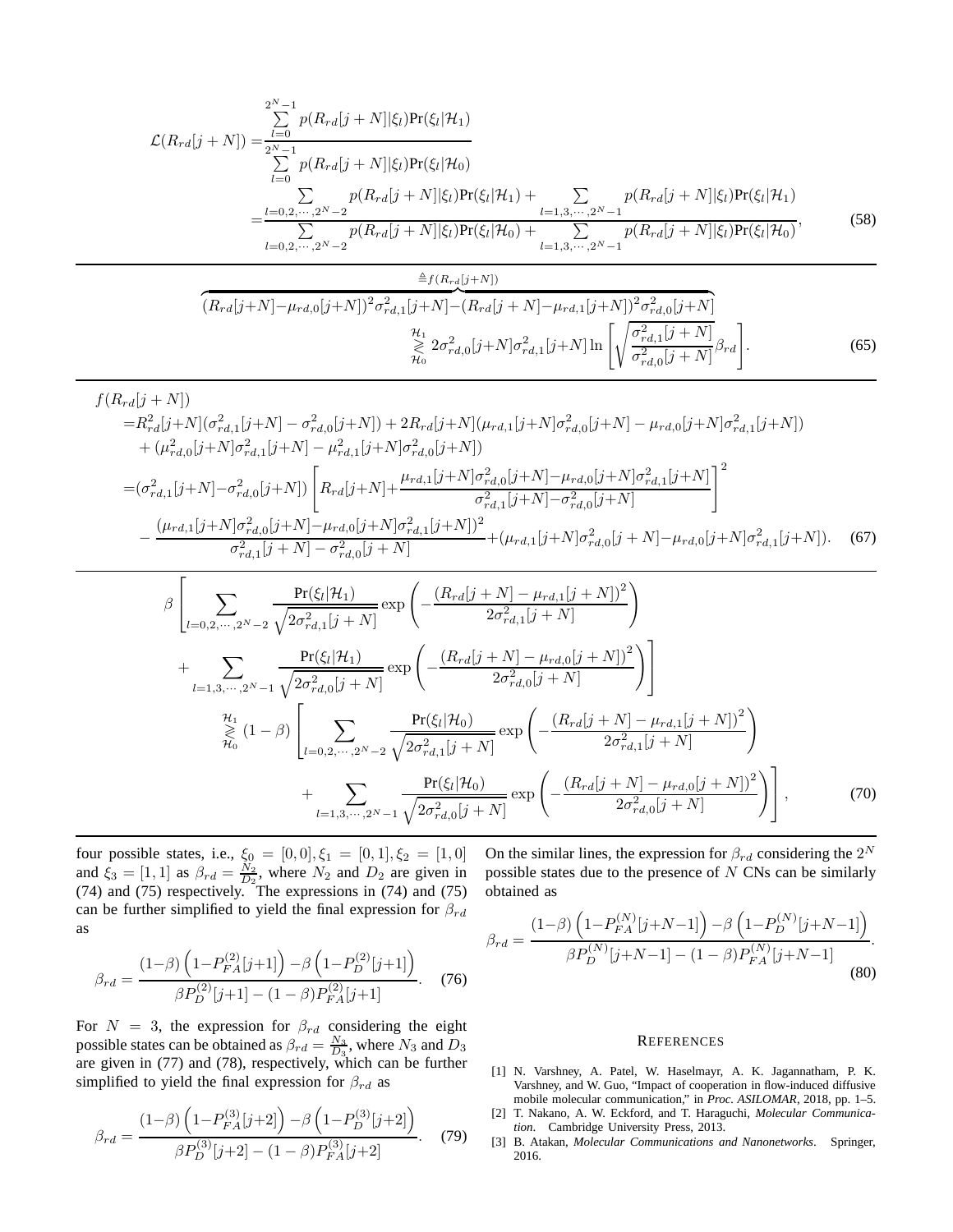$$
\frac{1}{\sqrt{\sigma_{rd,1}^{2}[j+N]}} \exp\left(-\frac{(R_{rd}[j+N]-\mu_{rd,1}[j+N])^{2}}{2\sigma_{rd,1}^{2}[j+N]}\right) \sum_{l=1,3,\cdots,2^{N}-1} [\beta \Pr(\xi_{l}|\mathcal{H}_{1}) - (1-\beta) \Pr(\xi_{l}|\mathcal{H}_{0})]
$$
\n
$$
\underset{\mathcal{H}_{0}}{\overset{\mathcal{H}_{1}}{\geq}} \frac{1}{\sqrt{\sigma_{rd,0}^{2}[j+N]}} \exp\left(-\frac{(R_{rd}[j+N]-\mu_{rd,0}[j+N])^{2}}{2\sigma_{rd,0}^{2}[j+N]}\right) \sum_{l=0,2,\cdots,2^{N}-2} [(1-\beta) \Pr(\xi_{l}|\mathcal{H}_{0}) - \beta \Pr(\xi_{l}|\mathcal{H}_{1})], \quad (71)
$$
\n
$$
\exp\left(\frac{(R_{rd}[j+N]-\mu_{rd,0}[j+N])^{2}}{2\sigma_{rd,0}^{2}[j+N]} - \frac{(R_{rd}[j+N]-\mu_{rd,1}[j+N])^{2}}{2\sigma_{rd,1}^{2}[j+N]}\right) \underset{\mathcal{H}_{0}}{\overset{\mathcal{H}_{1}}{\geq}} \sqrt{\frac{\sigma_{rd,1}^{2}[j+N]}{\sigma_{rd,0}^{2}[j+N]}} \beta_{rd}, \quad (72)
$$
\n
$$
N_{2}=(1-\beta)\left(1-P_{FA}^{(1)}[j]\right)\left(1-P_{FA}^{(2)}[j+1]\right) - \beta\left(1-P_{D}^{(1)}[j]\right)\left(1-P_{D}^{(2)}[j+1]\right)
$$

$$
+(1-\beta)P_{FA}^{(1)}[j]\left(1-P_{FA}^{(2)}[j+1]\right)-\beta P_D^{(1)}[j]\left(1-P_D^{(2)}[j+1]\right),\tag{74}
$$

## $D_2 = \beta \left(1 - P_D^{(1)}[j]\right) P_D^{(2)}[j+1] - \left(1 - \beta \right)(1 - P_{FA}^{(1)}[j]) P_D^{(2)}[j+1] + \beta P_D^{(1)}[j] P_D^{(2)}[j+1] - (1 - \beta) P_{FA}^{(1)}[j] P_{FA}^{(2)}[j+1]$ . (75)

- [4] R. Huculeci, E. Cilia, A. Lyczek, L. Buts, K. Houben, M. A. Seeliger, and T. Lenaerts, "Dynamically coupled residues within the SH2 domain of FYN are key to unlocking its activity," *Structure*, vol. 24, pp. 1947 – 1959, 2016.
- [5] Y. Liu, J. Li, T. Tschirhart, J. L. Terrell, E. Kim, C.-Y. Tsao, D. L. Kelly, W. E. Bentley, and G. F. Payne, "Connecting biology to electronics: Molecular communication via redox modality," *Advanced Healthcare Materials*, vol. 6, no. 24, pp. 1 700 789 – 1 700 807, 2017.
- [6] N. Farsad, D. Pan, and A. J. Goldsmith, "A novel experimental platform for in-vessel multi-chemical molecular communications," in *Proc. IEEE GlobeCom*, Dec. 2017, pp. 1 – 6.
- [7] A. Llopis-Lorente, P. Diez, A. Sanchez, M. D. Marcos, F. Sancenon, P. Martinez-Ruiz, R. Villalonga, and R. Martìnez-Manez, "Interactive models of communication at the nanoscale using nanoparticles that talk to one another," *Nature Commun.*, pp. 1–7, 2017.
- [8] S. Hiyama, Y. Moritani, T. Suda, R. Egashira, A. Enomoto, M. Moore, and T. Nakano, "Molecular communication," *J. Institute Electron Inf. Commun. Engineers*, vol. 89, no. 2, pp. 162–165, 2006.
- [9] Y. Moritani, S. Hiyama, and T. Suda, "Molecular communication for health care applications," in *Proc. IEEE PerCom Workshops*, 2006, pp.  $1 - 5$ .
- [10] T. Nakano, M. J. Moore, Y. Okaie, A. Enomoto, and T. Suda, "Cooperative drug delivery through molecular communication among biological nanomachines," in *Proc. IEEE ICC*, 2013, pp. 809–812.
- [11] B.-B. C. Youan, "Chronopharmaceutical drug delivery systems: Hurdles, hype or hope?" *Advanced drug delivery reviews*, vol. 62, no. 9-10, pp. 898–903, 2010.
- [12] R. A. Freitas, "What is nanomedicine?" *Nanomed. Nanotechnol. Biol. Med.*, vol. 51, no. 6, pp. 325–341, 2005.
- [13] I. Llatser, A. Cabellos-Aparicio, M. Pierobon, and E. Alarcón, "Detection techniques for diffusion-based molecular communication," *IEEE J. Sel. Areas Commun.*, vol. 31, no. 12, pp. 726–734, 2013.
- [14] K. R. Liu, *Cooperative Communications and Networking*. Cambridge University Press, 2009.
- [15] A. Singhal, R. K. Mallik, and B. Lall, "Performance analysis of amplitude modulation schemes for diffusion-based molecular communication," *IEEE Trans. Wireless Commun.*, vol. 14, no. 10, pp. 5681–5691, 2015.
- [16] A. Einolghozati, M. Sardari, and F. Fekri, "Relaying in diffusion-based molecular communication," in *Proc. IEEE ISIT*, 2013, pp. 1844–1848.
- [17] ——, "Decode and forward relaying in diffusion-based molecular communication between two populations of biological agents," in *Proc. IEEE ICC*, 2014, pp. 3975–3980.
- [18] A. Ahmadzadeh, A. Noel, and R. Schober, "Analysis and design of twohop diffusion-based molecular communication networks," in *Proc. IEEE GLOBECOM*, 2014, pp. 2820–2825.
- [19] A. Ahmadzadeh, A. Noel, A. Burkovski, and R. Schober, "Amplify-andforward relaying in two-hop diffusion-based molecular communication networks," in *Proc. IEEE GLOBECOM*, 2015, pp. 1–7.
- [20] W. Guo, Y. Deng, H. B. Yilmaz, N. Farsad, M. Elkashlan, A. Eckford, A. Nallanathan, and C.-B. Chae, "SMIET: Simultaneous molecular

information and energy transfer," *IEEE Wireless Commun.*, vol. 25, no. 1, pp. 106–113, 2018.

- [21] Y. Deng, W. Guo, A. Noel, A. Nallanathan, and M. Elkashlan, "Enabling energy efficient molecular communication via molecule energy transfer, *IEEE Commun. Lett.*, vol. 21, no. 2, pp. 254–257, 2017.
- [22] S. K. Tiwari and P. K. Upadhyay, "Estimate-and-forward relaying in diffusion-based molecular communication networks: Performance evaluation and threshold optimization," *IEEE Trans. Mol. Biol. Multi-Scale Commun.*, 2018.
- [23] N. Tavakkoli, P. Azmi, and N. Mokari, "Performance evaluation and optimal detection of relay-assisted diffusion-based molecular communication with drift," *IEEE Trans. Nanobiosci.*, vol. 16, no. 1, pp. 34–42, 2017.
- [24] X. Wang, M. D. Higgins, and M. S. Leeson, "Relay analysis in molecular communications with time-dependent concentration," *IEEE Commun. Lett.*, vol. 19, no. 11, pp. 1977–1980, 2015.
- [25] T. Nakano and J. Shuai, "Repeater design and modeling for molecular communication networks," in *Proc. IEEE INFOCOM Workshops*, 2011, pp. 501–506.
- [26] A. Ahmadzadeh, A. Noel, and R. Schober, "Analysis and design of multi-hop diffusion-based molecular communication networks," *IEEE Trans. Mol. Biol. Multi-Scale Commun.*, vol. 1, no. 2, pp. 144–157, 2015.
- [27] A. Einolghozati, M. Sardari, A. Beirami, and F. Fekri, "Data gathering in networks of bacteria colonies: Collective sensing and relaying using molecular communication," in *Proc. IEEE INFOCOM Workshops*, 2012, pp. 256–261.
- [28] S. Balasubramaniam *et al.*, "Multi-hop conjugation based bacteria nanonetworks," *IEEE Trans. Nanobiosci.*, vol. 12, no. 1, pp. 47–59, 2013.
- [29] F. Walsh and S. Balasubramaniam, "Reliability and delay analysis of multihop virus-based nanonetworks," *IEEE Trans. Nanotechnol.*, vol. 12, no. 5, pp. 674–684, 2013.
- [30] X. Wang, "1d modeling of blood flow in networks: numerical computing and applications," Ph.D. dissertation, Université Pierre et Marie Curie-Paris VI, 2014.
- [31] L. Formaggia, D. Lamponi, and A. Quarteroni, "One-dimensional models for blood flow in arteries," *J. Eng. Mathematics*, vol. 47, no. 3-4, pp. 251–276, 2003.
- [32] N.-R. Kim, A. W. Eckford, and C.-B. Chae, "Symbol interval optimization for molecular communication with drift," *IEEE Trans. Nanobiosci.*, vol. 13, no. 3, pp. 223–229, 2014.
- [33] P. Manocha, G. Chandwani, and S. Das, "Dielectrophoretic relay assisted molecular communication for in-sequence molecule delivery," *IEEE Trans. Nanobiosci.*, vol. 15, no. 7, pp. 781–791, 2016.
- [34] P.-J. Shih, C.-H. Lee, P.-C. Yeh, and K.-C. Chen, "Channel codes for reliability enhancement in molecular communication," *IEEE J. Sel. Areas Commun.*, vol. 31, no. 12, pp. 857–867, 2013.
- [35] Y.-K. Lin, W.-A. Lin, C.-H. Lee, and P.-C. Yeh, "Asynchronous threshold-based detection for quantity-type-modulated molecular com-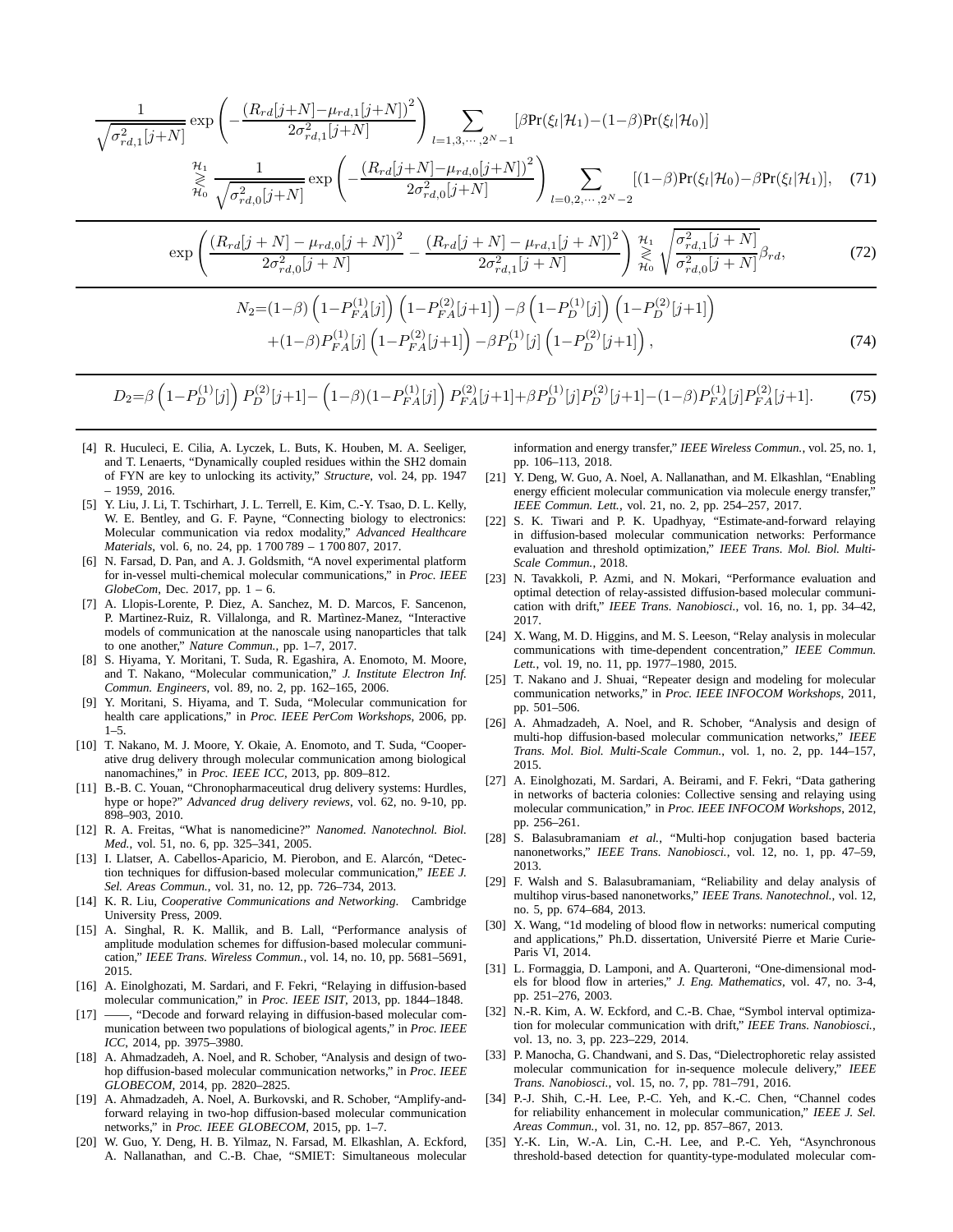$$
N_3 = (1 - \beta) \left(1 - P_{FA}^{(1)}[j]\right) \left(1 - P_{FA}^{(2)}[j+1]\right) \left(1 - P_{FA}^{(3)}[j+2]\right) - \beta \left(1 - P_{D}^{(1)}[j]\right) \left(1 - P_{D}^{(2)}[j+1]\right) \left(1 - P_{D}^{(3)}[j+2]\right) + (1 - \beta) \left(1 - P_{FA}^{(1)}[j]\right) P_{FA}^{(2)}[j+1] \left(1 - P_{FA}^{(3)}[j+2]\right) - \beta \left(1 - P_{D}^{(1)}[j]\right) P_{D}^{(2)}[j+1] \left(1 - P_{D}^{(3)}[j+2]\right) + (1 - \beta) P_{FA}^{(1)}[j] \left(1 - P_{FA}^{(2)}[j+1]\right) \left(1 - P_{FA}^{(3)}[j+2]\right) - \beta P_{D}^{(1)}[j] \left(1 - P_{D}^{(2)}[j+1]\right) \left(1 - P_{D}^{(3)}[j+2]\right) + (1 - \beta) P_{FA}^{(1)}[j] P_{FA}^{(2)}[j+1] \left(1 - P_{FA}^{(3)}[j+2]\right) - \beta P_{D}^{(1)}[j] P_{D}^{(2)}[j+1] \left(1 - P_{D}^{(3)}[j+2]\right),
$$
(77)

$$
D_3 = \beta \left(1 - P_D^{(1)}[j]\right) \left(1 - P_D^{(2)}[j+1]\right) P_D^{(3)}[j+2] - (1-\beta) \left(1 - P_{FA}^{(1)}[j]\right) \left(1 - P_{FA}^{(2)}[j+1]\right) P_{FA}^{(3)}[j+2] + \beta \left(1 - P_D^{(1)}[j]\right) P_D^{(2)}[j+1] P_D^{(3)}[j+2] - (1-\beta) \left(1 - P_{FA}^{(1)}[j]\right) P_{FA}^{(2)}[j+1] P_{FA}^{(3)}[j+2] + \beta P_D^{(1)}[j] \left(1 - P_D^{(2)}[j+1]\right) P_D^{(3)}[j+2] - (1-\beta) P_{FA}^{(1)}[j] \left(1 - P_{FA}^{(2)}[j+1]\right) P_{FA}^{(3)}[j+2] + \beta P_D^{(1)}[j] P_D^{(2)}[j+1] P_D^{(3)}[j+2] - (1-\beta) P_{FA}^{(1)}[j] P_{FA}^{(2)}[j+1] P_{FA}^{(3)}[j+2].
$$
\n(78)

munication systems," *IEEE Trans. Mol. Biol. Multi-Scale Commun.*, vol. 1, no. 1, pp. 37–49, 2015.

- [36] Y. Murin, N. Farsad, M. Chowdhury, and A. Goldsmith, "Time-slotted transmission over molecular timing channels," *Nano Commun. Netw.*, vol. 12, pp. 12–24, 2017.
- [37] K. Srinivas, A. W. Eckford, and R. S. Adve, "Molecular communication in fluid media: The additive inverse Gaussian noise channel," *IEEE Trans. Inf. Theory*, vol. 58, no. 7, pp. 4678–4692, 2012.
- [38] A. O. Bicen and I. F. Akyildiz, "System-theoretic analysis and leastsquares design of microfluidic channels for flow-induced molecular communication," *IEEE Trans. Signal Process.*, vol. 61, no. 20, pp. 5000– 5013, 2013.
- [39] P. Rana, K. R. Pilkiewicz, M. L. Mayo, and P. Ghosh, "Benchmarking the communication fidelity of biomolecular signaling cascades featuring pseudo-one-dimensional transport," *AIP Advances*, vol. 8, no. 5, p. 055220, 2018.
- [40] W. Haselmayr, S. M. H. Aejaz, A. T. Asyhari, A. Springer, and W. Guo, "Transposition errors in diffusion-based mobile molecular communication," *IEEE Commun. Lett.*, 2017.
- [41] N. Varshney, A. K. Jagannatham, and P. K. Varshney, "On diffusive molecular communication with mobile nanomachines," in *Proc. CISS*. IEEE, 2018.
- [42] N. Varshney, W. Haselmayr, and W. Guo, "On flow-induced diffusive mobile molecular communication: First hitting time and performance analysis," *submitted to IEEE Trans. Mol. Biol. Multi-Scale Commun.*, 2018.
- [43] T. Nakano, Y. Okaie, and J.-Q. Liu, "Channel model and capacity analysis of molecular communication with Brownian motion," *IEEE Commun. Lett.*, vol. 16, no. 6, pp. 797–800, 2012.
- [44] A. Ahmadzadeh, V. Jamali, A. Noel, and R. Schober, "Diffusive mobile molecular communications over time-variant channels," *IEEE Commun. Lett.*, 2017.
- [45] A. Ahmadzadeh, V. Jamali, and R. Schober, "Stochastic channel modeling for diffusive mobile molecular communication systems," *IEEE Trans. Commun.*, 2018.
- [46] L. Lin, C. Yang, M. Ma, and S. Ma, "Diffusion-based clock synchronization for molecular communication under inverse gaussian distribution," *IEEE Sensors J.*, vol. 15, no. 9, pp. 4866–4874, 2015.
- [47] Z. Luo, L. Lin, and M. Ma, "Offset estimation for clock synchronization in mobile molecular communication system," in *Proc. IEEE WCNC*, 2016, pp. 1–6.
- [48] A. Jeffrey and D. Zwillinger, *Table of integrals, series, and products*. Academic Press, 2007.
- [49] H. B. Yilmaz, C.-B. Chae, B. Tepekule, and A. E. Pusane, "Arrival modeling and error analysis for molecular communication via diffusion with drift," in *Proc. NanoCom*, 2015, pp. 86–95.
- [50] L.-S. Meng, P.-C. Yeh, K.-C. Chen, and I. F. Akyildiz, "MIMO communications based on molecular diffusion," in *Proc. IEEE GLOBECOM*, 2012, pp. 5380–5385.
- [51] M. Pierobon and I. F. Akyildiz, "Diffusion-based noise analysis for molecular communication in nanonetworks," *IEEE Trans. Signal Process.*, vol. 59, no. 6, pp. 2532–2547, 2011.
- [52] M. H. Kabir, S. R. Islam, and K. S. Kwak, "D-MoSK modulation in

molecular communications," *IEEE Trans. Nanobiosci.*, vol. 14, no. 6, pp. 680–683, 2015.

- [53] S. M. Kay, "Fundamentals of Statistical Signal Processing: Detection Theory, vol. 2," 1998.
- [54] B. Fagrell, M. Intaglietta, and J. Östergren, "Relative hematocrit in human skin capillaries and its relation to capillary blood flow velocity," *Microvascular research*, vol. 20, no. 3, pp. 327–335, 1980.
- K. Kellam and P. Altmeyer, "Capillary blood cell velocity in human skin capillaries located perpendicularly to the skin surface: measured by a new laser doppler anemometer," *Microvascular research*, vol. 52, pp. 188–192, 1996.



**Neeraj Varshney** (S'10-M'19) received the B.Tech. degree in electronics and communication engineering from Uttar Pradesh Technical University, Lucknow, India, in 2008, the M.Tech. degree in electronics and communication engineering from the Jaypee Institute of Information Technology, Noida, India, in 2011, and the Ph.D. degree in electrical engineering from Indian Institute of Technology Kanpur, India, in 2018. Since Nov' 18 he is a international research associate with the wireless networks division at National Institute of Standards and Technology,

Maryland, USA. His research interests are in signal processing, communications and networks which include digital communication, MIMO technology, molecular communication. From Oct '11 to Aug '12, he was a project research fellow at Jaypee Institute of Information Technology Noida, India. From May '18 to Sep '18, he was a visiting researcher with the department of electrical engineering and computer science at Syracuse University, New York, USA.



**Adarsh Patel** (S'12-M'19) received the B.Tech. degree in electronics and communication engineering from the Integral University, Lucknow, India, in 2008, the M.Tech. degree in computer science and engineering from the ABV-Indian Institute of Information Technology and Management Gwalior, India, in 2010, and the Ph.D. degree from the Department of Electrical Engineering, Indian Institute of Technology Kanpur, India in 2017. Currently, he is a postdoctoral fellow at Syracuse University, Syracuse, NY, USA. His broad research interest

includes wireless communications, multi-antenna systems, and molecular communication. He received the INAE Innovative Student Project Award, SERB National-Post Doctoral Fellowship, and TCS Research Fellowship.